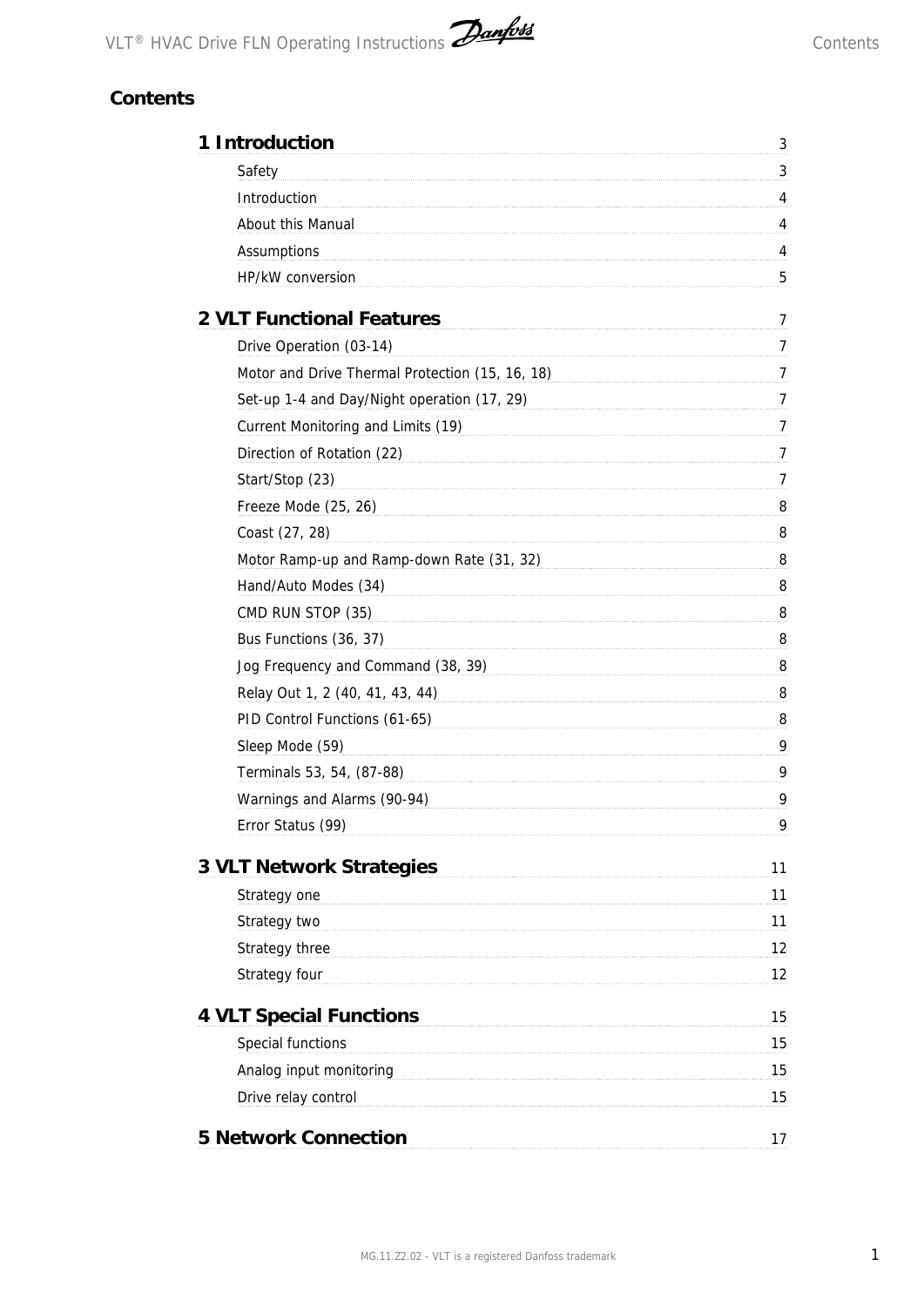| <b>6 Parameters</b>            |  |
|--------------------------------|--|
| Parameter settings             |  |
| 7 Start-up and Troubleshooting |  |
| Start-up                       |  |
| Start-up of FLN control        |  |
| Troubleshooting                |  |
| Faults, warnings and alarms    |  |
| Alarms and warnings            |  |
|                                |  |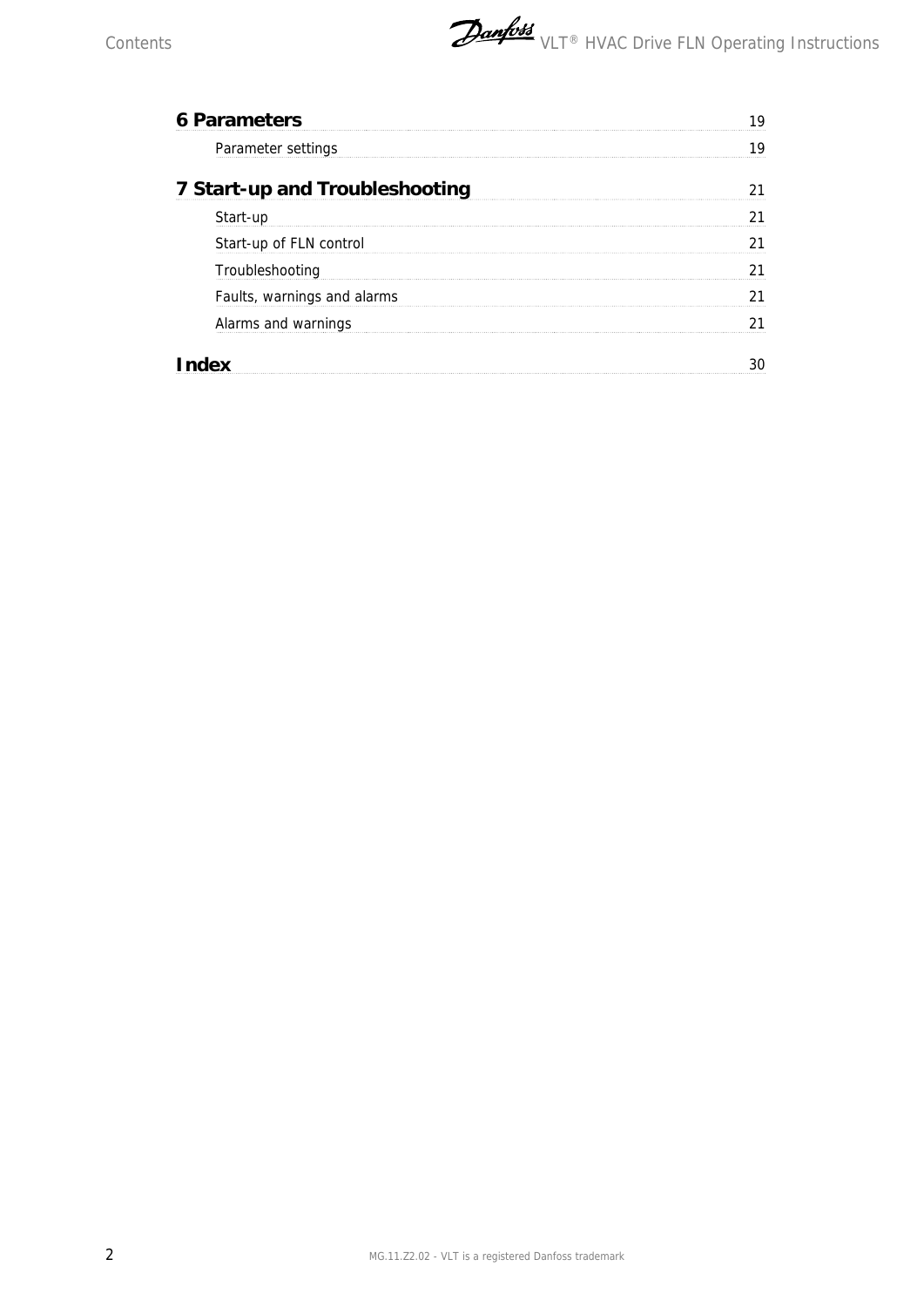### **1 Introduction**

### **1.1 Safety and Caution**

#### **1.1.1 Safety**

Rotating shafts and electrical equipment can be hazardous. Therefore, it is strongly recommended that all electrical work conform to National Electrical Code (NEC) and all local regulations. Installation, start-up and maintenance should be performed only by qualified personnel.

Factory recommended procedures, included in this manual, should be followed. Always disconnect electrical power before working on the unit. Although shaft couplings or belt drives are generally not furnished by the manufacturer, rotating shafts, couplings and belts must be protected with securely mounted metal guards that are of sufficient thickness to provide protection against flying particles such as keys, bolts and coupling parts. Even when the motor is stopped, it should be considered "alive" as long as its controller is energized. Automatic circuits may start the motor at any time. Keep hands away from the output shaft until the motor has completely stopped and power is disconnected from the controller.

Motor control equipment and electronic controls are connected to hazardous line voltages. When servicing drives and electronic controls, there will be exposed components at or above line potential. Extreme care should be taken to protect against shock. Stand on an insulating pad and make it a habit to use only one hand when checking components. Always work with another person in case of an emergency. Disconnect power whenever possible to check controls or to perform maintenance. Be sure equipment is properly grounded. Wear safety glasses whenever working on electric control or rotating equipment.

#### **Safety Guidelines**

- 1. The drive must be disconnected from the AC line before any service work is done.
- 2. The "Stop/Off" key on the LCP of the drive does not disconnect the equipment from the AC line and is not to be used as a safety switch.
- 3. Correct protective grounding of the equipment must be established. The user must be protected against supply voltage and the motor must be protected against overload in accordance with applicable national and local regulations.
- 4. Ground currents are higher than 3 mA.

#### **Warning against Unintended Start**

**NB!**

- 1. While the drive is connected to the AC line, the motor can be brought to a stop by means of external switch closures, serial bus commands or references. If personal safety considerations make it necessary to ensure that no unintended start occurs, these stops are not sufficient.
- 2. During programming of parameters, the motor may start. Be certain that no one is in the area of the motor or driven equipment when changing parameters.
- 3. A motor that has been stopped may start unexpectedly if faults occur in the electronics of the drive, or if an overload, a fault in the supply AC line or a fault in the motor connection or other fault clears.
- 4. If the "Local/Hand" key is activated, the motor can only be brought to a stop by means of the "Stop/Off" key or an external safety interlock



It is responsibility of user or person installing drive to provide proper grounding and branch circuit protection for incoming power and motor overload according to National Electrical Code (NEC) and local codes.

The Electronic Thermal Relay (ETR) in UL listed VLTs provides Class 20 motor overload protection in accordance with NEC in single motor applications, when par. 1-90 Motor Thermal Protection is set for ETR TRIP 1, ETR TRIP 2, ETR TRIP 3, or ETR TRIP 4, and par. 1-24 Motor Current is set for rated motor (nameplate) current.



The frequency converter DC link capacitors remain charged after power has been disconnected. To avoid an electrical shock hazard, disconnect the frequency converter from the mains before carrying out maintenance. Wait at least as follows before doing service on the frequency converter: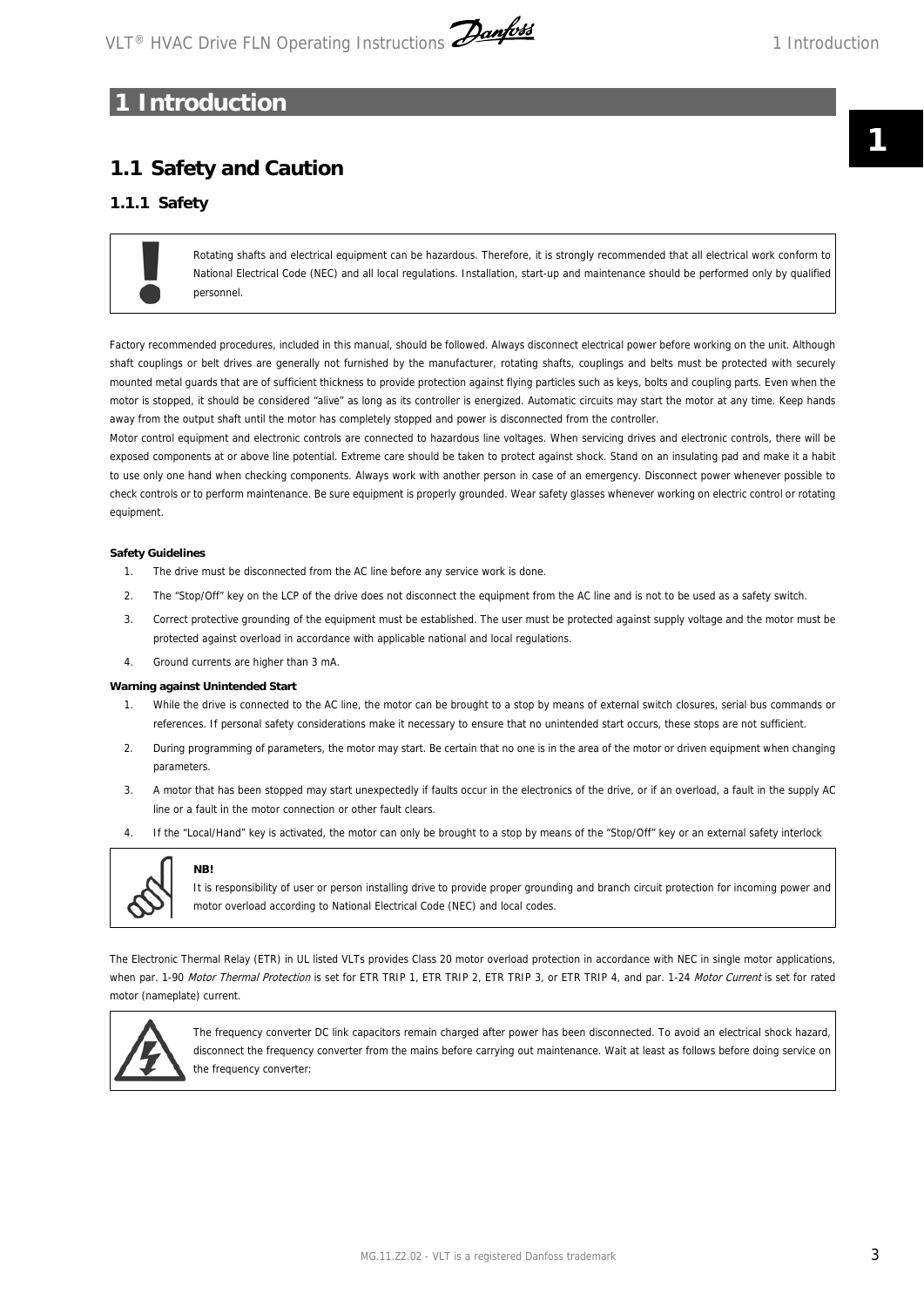| Voltage (V)                                                                               | Min. Waiting Time (Minutes) |               |              |               |               |
|-------------------------------------------------------------------------------------------|-----------------------------|---------------|--------------|---------------|---------------|
|                                                                                           | 4                           | 15            | 20           | 30            | 40            |
| $200 - 240$                                                                               | $1.1 - 3.7$ kW              | $5.5 - 45$ kW |              |               |               |
|                                                                                           |                             |               |              |               |               |
| 380 - 480                                                                                 | $1.1 - 7.5$ kW              | 11 - 90 kW    | 110 - 250 kW |               | 315 - 1000 kW |
|                                                                                           |                             |               |              |               |               |
| 525-600                                                                                   | $1.1 - 7.5$ kW              | 11 - 90 kW    |              |               |               |
|                                                                                           |                             |               |              |               |               |
| 525-690                                                                                   |                             | 11 - 90 kW    | 45 - 400 kW  | 450 - 1400 kW |               |
|                                                                                           |                             |               |              |               |               |
| Be aware that there may be high voltage on the DC link even when the LEDs are turned off. |                             |               |              |               |               |

#### **1.3.1 Introduction**

The Siemens Floor Level Network (FLN) is a master/ slave control network for serial communication with various control devices. The FLN controller is RS-485 compatible, half duplex, with an operating rate of 4800 or 9600 baud. Recommended wiring is shielded, twisted pair. The FLN software protocol is designed to be general in nature to accommodate any unique properties of each device type. The node address system allows up to 96 devices to be used on any one system.

The Danfoss VLT is a programmable frequency converter, which controls the operation of 3-phase, standard induction electrical motors in the HVAC industry. The VLT control card has FLN communication protocol software built-in. The drive uses optical isolation for fault tolerance and noise immunity.

The FLN communicates directly with the VLT via the RS-485 serial interface bus. In addition to being able to control the drive, most drive configuration and control parameters can be reviewed and changed through the FLN. Also, the operational status of the drive can be read and monitored through the bus. Diagnostic and operational information stored in the VLT is easily available, such as kWh of energy used, total operation hours, drive status, motor speed, and many other useful items which can be accessed and monitored through the FLN.

The FLN is designed to communicate with any controller node that supports the interfaces defined in this document.

#### **1.3.2 About this Manual**

The documentation in this manual provides comprehensive information on the connection, programming, and startup of the VLT for use with the FLN. It is intended as both an instruction and reference manual. Functions and features of the VLT are also briefly reviewed to serve as a guideline to optimize your communication system. Read this manual before programming since important information is provided in each section. For detailed information on using the VLT, see the Operating Instructions.

#### **1.3.3 Assumptions**

This manual assumes that the controller node supports the interfaces in this document and that all the requirements and limitations stipulated in the controller node and the VLT are strictly observed. It is assumed that the user understands the general capabilities and limitation of the controller node and the VLT.

#### **1.3.4 Available literature for VLT HVAC Drive**

- **-** Operating Instructions MG.11.Ax.yy provide the necessary information for getting the frequency converter up and running.
- **-** Operating Instructions VLT HVAC Drive High Power, MG.11.Fx.yy
- **-** Design Guide MG.11.Bx.yy entails all technical information about the frequency converter and customer design and applications.
- **-** Programming Guide MG.11.Cx.yy provides information on how to programme and includes complete parameter descriptions.
- **-** Mounting Instruction, Analog I/O Option MCB109, MI.38.Bx.yy
- **-** Application Note, Temperature Derating Guide, MN.11.Ax.yy
- **-** PC-based Configuration Tool MCT 10, MG.10.Ax.yy enables the user to configure the frequency converter from a Windows™ based PC environment.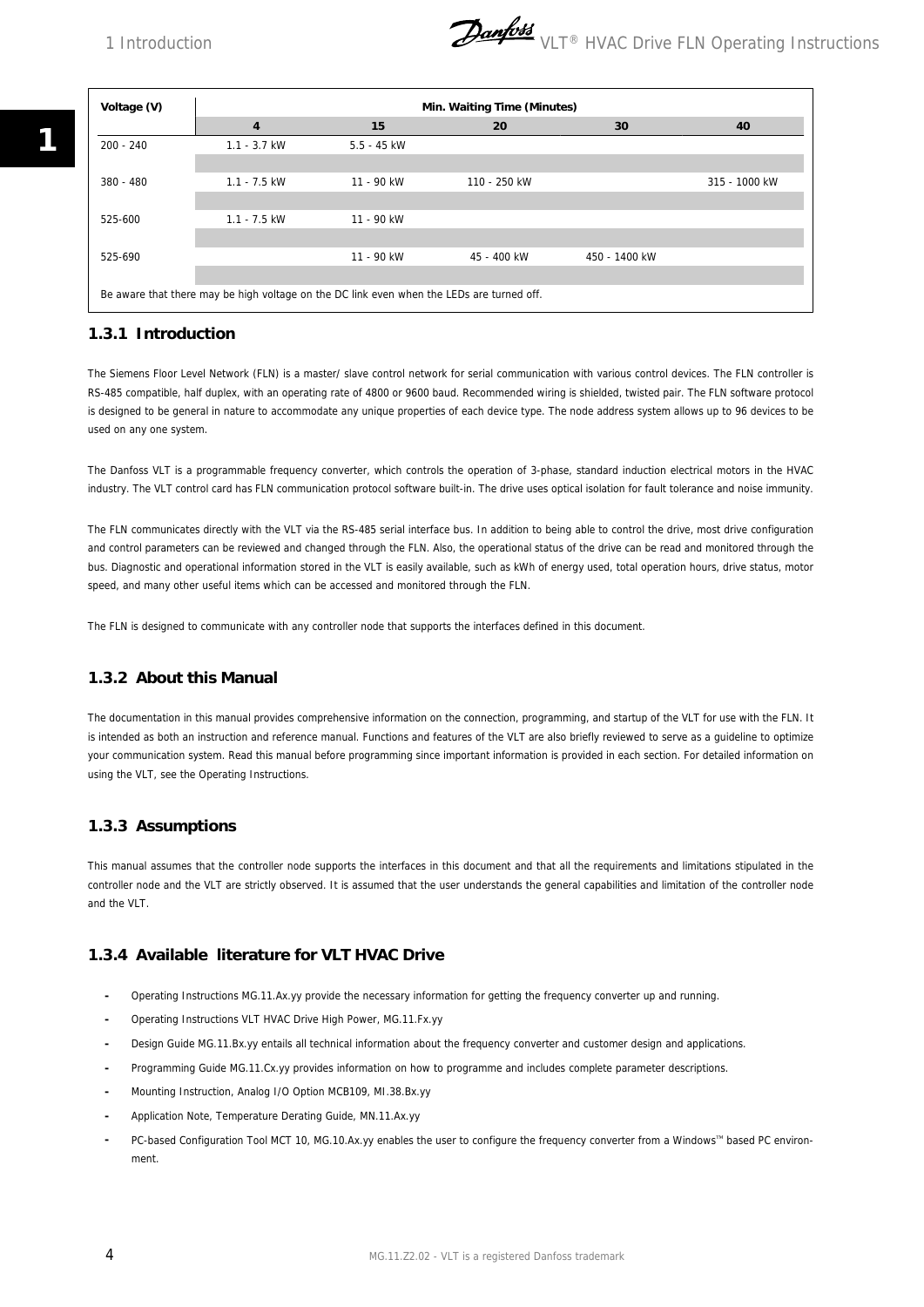- **-** Danfoss VLT® Energy Box software at www.danfoss.com/BusinessAreas/DrivesSolutions then choose PC Software Download
- **-** VLT® VLT HVAC Drive Drive Applications, MG.11.Tx.yy
- **-** Operating Instructions VLT HVAC Drive Profibus, MG.33.Cx.yy.
- **-** Operating Instructions VLT HVAC Drive Device Net, MG.33.Dx.yy
- **-** Operating Instructions VLT HVAC Drive BACnet, MG.11.Dx.yy
- **-** Operating Instructions VLT HVAC Drive LonWorks, MG.11.Ex.yy
- **-** Operating Instructions VLT HVAC Drive Metasys, MG.11.Gx.yy
- **-** Operating Instructions VLT HVAC Drive FLN, MG.11.Zx.yy
- **-** Output Filter Design Guide, MG.90.Nx.yy
- **-** Brake Resistor Design Guide, MG.90.Ox.yy

#### $x =$  Revision number

yy = Language code

Danfoss technical literature is available in print from your local Danfoss Sales Office or online at: www.danfoss.com/BusinessAreas/DrivesSolutions/Documentations/Technical+Documentation.htm

### **1.3.5 Abbreviations and standards**

| <b>Abbreviations:</b> | Terms:                        | SI-units:        | I-P units:            |
|-----------------------|-------------------------------|------------------|-----------------------|
| a                     | Acceleration                  | m/s <sup>2</sup> | ft/s <sup>2</sup>     |
| AWG                   | American wire gauge           |                  |                       |
| <b>Auto Tune</b>      | <b>Automatic Motor Tuning</b> |                  |                       |
| $^{\circ}C$           | Celsius                       |                  |                       |
|                       | Current                       | $\overline{A}$   | Amp                   |
| <b>ILIM</b>           | Current limit                 |                  |                       |
| Joule                 | Energy                        | $J = N \cdot m$  | ft-Ib, Btu            |
| $\circ$ F             | Fahrenheit                    |                  |                       |
| FC                    | <b>Frequency Converter</b>    |                  |                       |
| f                     | Frequency                     | Hz               | Hz                    |
| kHz                   | Kilohertz                     | kHz              | kHz                   |
| LCP                   | <b>Local Control Panel</b>    |                  |                       |
| mA                    | Milliampere                   |                  |                       |
| ms                    | Millisecond                   |                  |                       |
| min                   | Minute                        |                  |                       |
| <b>MCT</b>            | <b>Motion Control Tool</b>    |                  |                       |
| M-TYPE                | Motor Type Dependent          |                  |                       |
| Nm                    | <b>Newton Metres</b>          |                  | in-Ibs                |
| $I_{M,N}$             | Nominal motor current         |                  |                       |
| f <sub>M.N</sub>      | Nominal motor frequency       |                  |                       |
| $P_{M.N}$             | Nominal motor power           |                  |                       |
| $U_{M.N}$             | Nominal motor voltage         |                  |                       |
| par.                  | Parameter                     |                  |                       |
| PELV                  | Protective Extra Low Voltage  |                  |                       |
| Watt                  | Power                         | W                | Btu/hr, hp            |
| Pascal                | Pressure                      | $Pa = N/m2$      | psi, psf, ft of water |
| <b>I</b> INV          | Rated Inverter Output Current |                  |                       |
| <b>RPM</b>            | <b>Revolutions Per Minute</b> |                  |                       |
| <b>SR</b>             | <b>Size Related</b>           |                  |                       |
| T                     | Temperature                   | C                | F                     |
| $\mathsf{t}$          | Time                          | $\mathbf{S}$     | s,hr                  |
| TLIM                  | Torque limit                  |                  |                       |
| U                     | Voltage                       | $\mathsf{V}$     | $\mathsf{V}$          |
|                       |                               |                  |                       |

Table 1.1: Abbreviation and standards table .

#### **1.3.6 HP/kW conversion**

A conversion index for determining kW and HP ratings is shown below.

MG.11.Z2.02 - VLT is a registered Danfoss trademark  $5$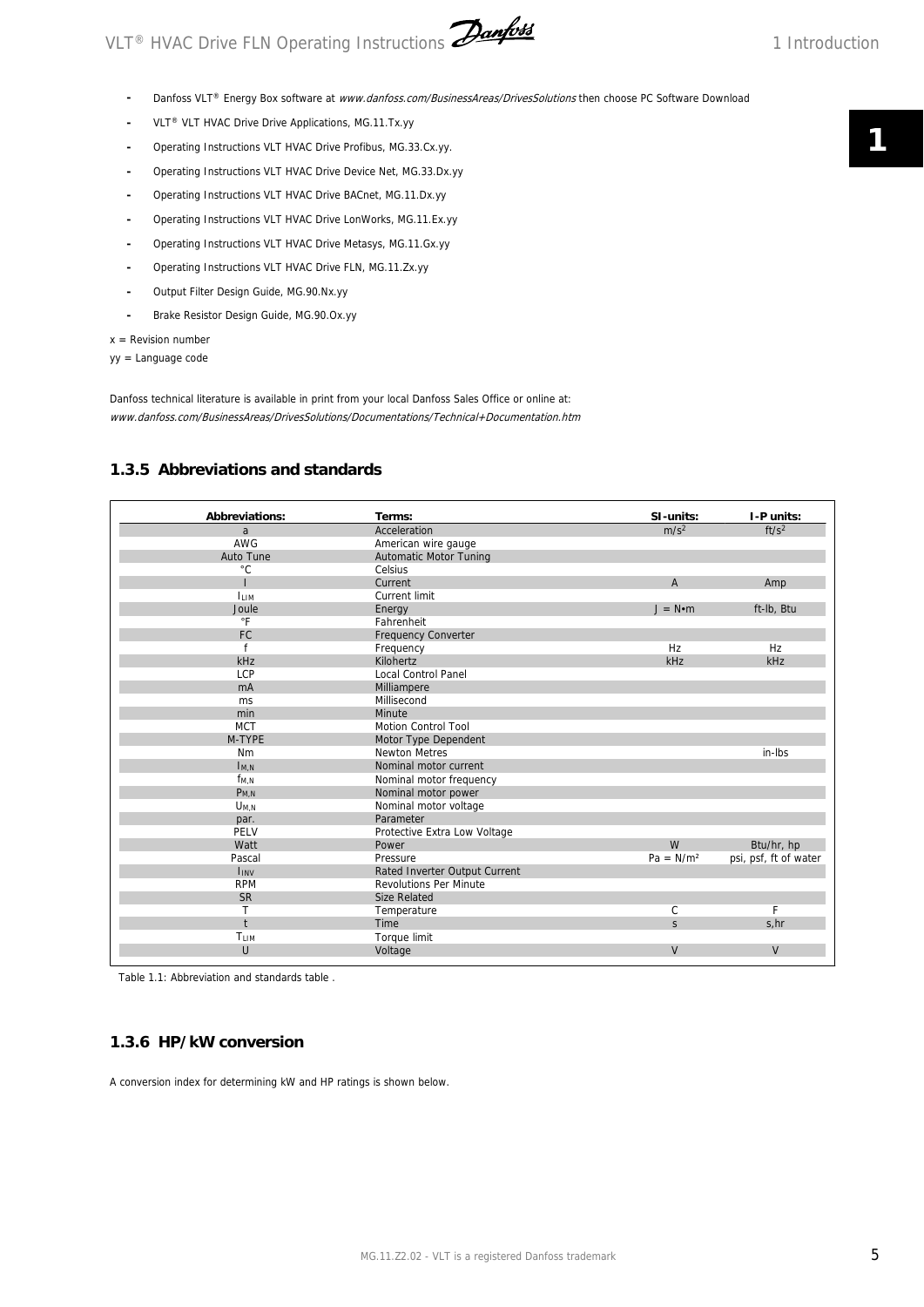

| I<br>I |  |
|--------|--|
| I      |  |
|        |  |
|        |  |
|        |  |
|        |  |

| kW   | HP   | kW  | HP  |
|------|------|-----|-----|
| 0.25 | 0.33 | 45  | 60  |
| 0.37 | 0.5  | 55  | 75  |
| 0.55 | 0.75 | 75  | 100 |
| 0.75 | 1.0  | 90  | 125 |
| 1.1  | 1.5  | 110 | 150 |
| 1.5  | 2.0  | 132 | 175 |
| 2.2  | 3.0  | 160 | 200 |
| 3.0  | 4.0  | 200 | 300 |
| 4.0  | 5.0  | 250 | 350 |
| 5.5  | 7.5  | 315 | 350 |
| 7.5  | 10   | 355 | 450 |
| 11   | 15   | 400 | 500 |
| 15   | 20   | 450 | 600 |
| 18.5 | 25   |     |     |
| 22   | 30   |     |     |
| 30   | 40   |     |     |
| 37   | 50   |     |     |
|      |      |     |     |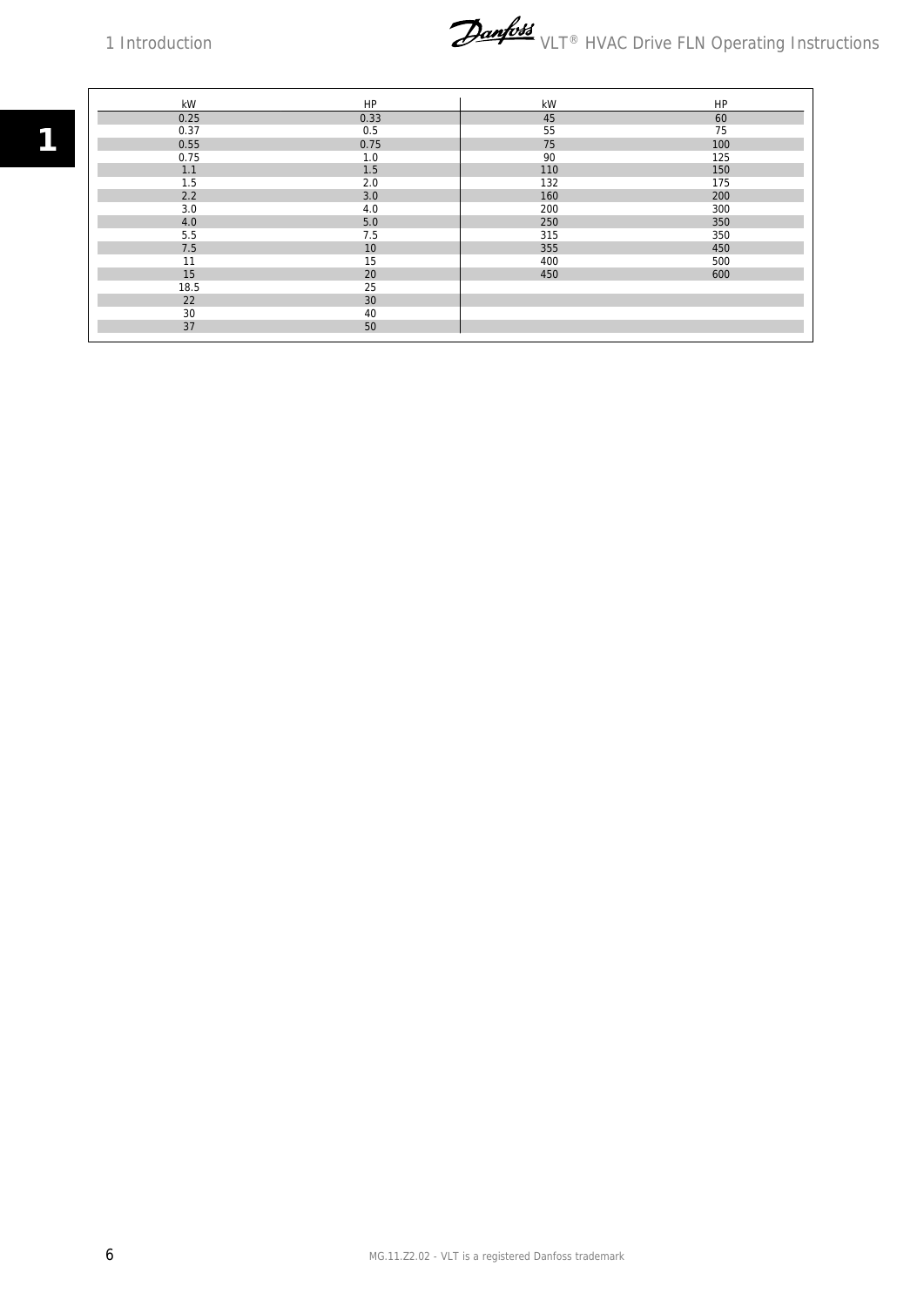### **2 VLT Functional Features**

The FLN protocol built into the VLT frequency converter allows programming of numerous features and monitoring of the drive via the serial bus and the standard RS-485 port. The VLT also has the capability to control closed or open loop systems on its own and has been designed specifically for HVAC applications. Always accessible in real-time are the system status, what the motor and drive are doing, and if there are any problems. The VLT continuously monitors all aspects of motor and drive status and issues alarms or warnings for adverse conditions. The FLN interacts with the drive based upon a point map database and the selected interface strategy. Many, but not all, drive features are accessible through the point map. See the Operating Instructions for more drive details. Table Point Mapping lists the map points and Table Point database definitions supplies definitions. Below is a review of some frequently used drive features and the associated point map numbers.

#### **2.1.1 Drive Operation (03-14)**

These points provide the FLN with operational status information such as output frequency, motor current, output voltage, power and energy. The run time in hours that power has been supplied to the motor is also stored for display, along with cumulative energy used in kWh.

#### **2.1.2 Motor and Drive Thermal Protection (15, 16, 18)**

The motor and drive are protected against thermal overload. The percentage of thermal load is displayed. Point 18 indicates if either the motor or drive thermal limit has been exceeded.

#### **2.1.3 Set-up 1-4 and Day/Night operation (17, 29)**

In the FLN system it is not recommended to operate in multible set-up. The drive should remain in Set-up 1 at all times.

The drive is capable of maintaining four independent program set-ups. Each set-up supports independent point map configurations. Seasonal changes, various acceleration or deceleration rates, or other operation modes can be accommodated. Point 17 indicates which setup is active. The set-up change is programmed through the drive's keypad or digital I/Os. Day/night operation is implemented in the point map (29).

#### **2.1.4 Current Monitoring and Limits (19)**

The maximum current that the drive provides to the motor can be limited. This tends to limit the torque that can be produced by the motor. Data point 19 indicates if the motor is operating at that current limit.

#### **2.1.5 Direction of Rotation (22)**

The drive responds to serial commands to reverse direction of the motor. The drive can safely reverse motor rotation while in operation. Many applications benefit from this ability, such as vane axial fans reversed for smoke extraction or cooling towers for deicing. par. 8-54 Reversing Select, must be set to serial communication for point 22 to command the feature.

#### **2.1.6 Start/Stop (23)**

To run the drive from the FLN or in Auto mode from the drive's digital control terminals, a start command must be given at data point 23. When a stop command is given at this point, the drive will only run in Hand mode.

#### **2.1.7 Ramp Select (24)**

Datapoint 24 selects the active ramp.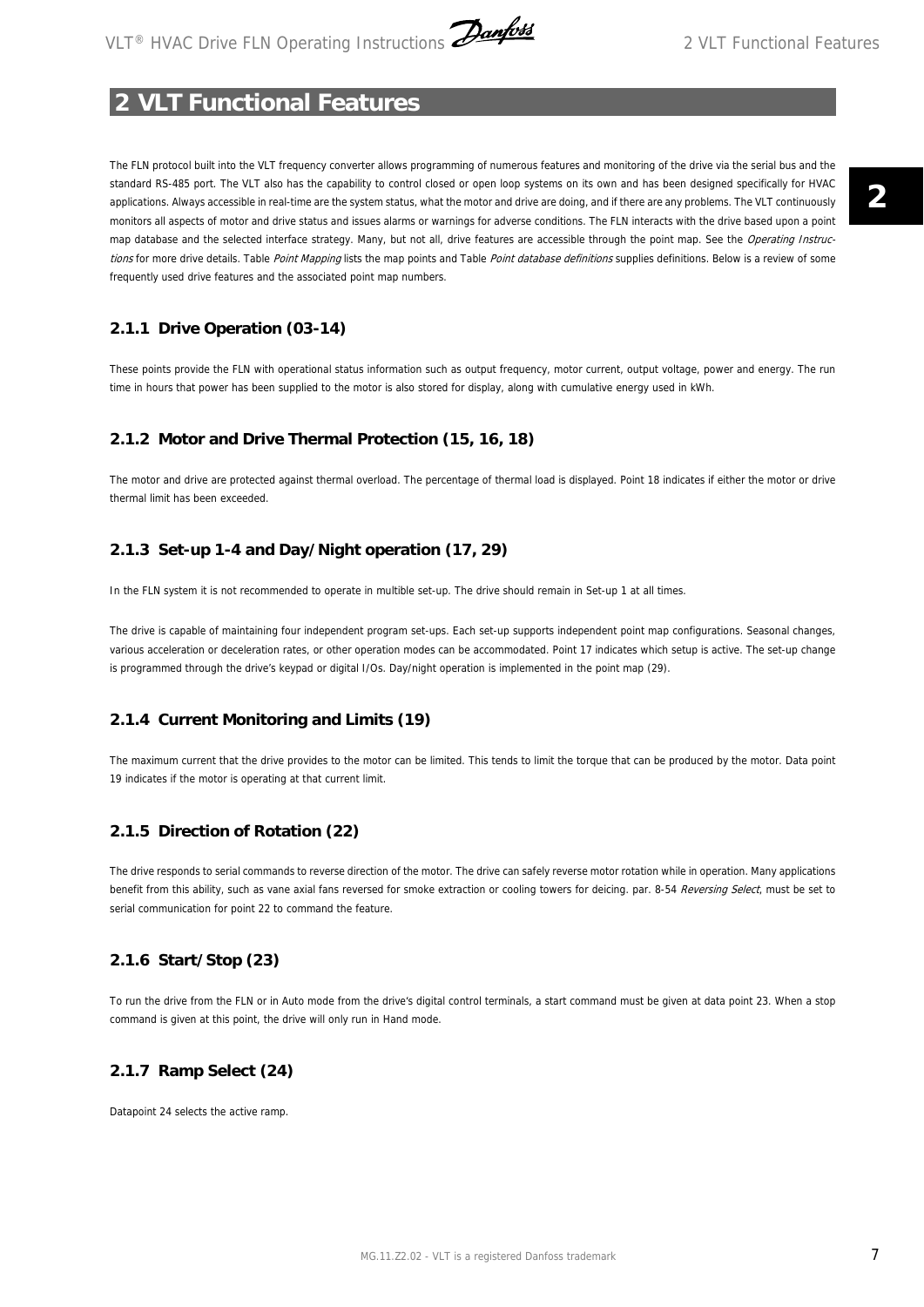#### **2.1.8 Freeze Mode (25, 26)**

If desired, the frequency of the drive can be frozen at its present value. The mode is indicated by data point 25. It is an option available when serial interface is lost.

### **2.1.9 Coast (27, 28)**

**2** 

The coast command (28) shuts down the inverter and makes the motor freewheeling, which normally brings it to stand still. The drive cannot be restarted in any mode before the coast command is removed. It is, therefore, often used as a safety interlock. Data point 27 indicates when the drive is coasted.

#### **2.1.10 Motor Ramp-up and Ramp-down Rate (31, 32)**

The time to accelerate or decelerate the drive between 0 Hz and the motor's nominal frequency can be programmed. The drive is capable of settings between one to 3600 seconds (one hour). Only Ramp1 is accessible from the FLN network.

#### **2.1.11 Hand/Auto Modes (34)**

The SEL HND.AUTO shows which mode the drive is in. The drive can be commanded into either Hand or Auto mode by pressing the respective keys on the keypad of the drive. Hand mode disables any programmed control strategies and allows the drive keypad to be used to set the drive speed. The only serial communication command that can override Hand mode is data point 28, CMD COAST.

#### **2.1.12 CMD RUN STOP (35)**

Set data point 35 to ON to run the drive from the FLN with default drive parameter settings. In the OFF mode, the drive will run only in Hand mode or in Auto mode from the drive's digital control terminals. par. 8-53 Start Select, controls the interaction of point 35 and the digital run command.

#### **2.1.13 Bus Functions (36, 37)**

The amount of time the drive will wait between communication packets is programmable. If the time is exceeded, the drive will assume serial communication has stopped and respond with programmable choices. The drive can ignore the loss, freeze its current output, stop, run at a predetermined jog frequency, run at maximum output frequency or stop and trip while issuing an alarm. Wait time is selected at point 36 and the function after a timeout at point 37. See descriptions for par. 8-03 Control Timeout Time and par. 8-04 Control Timeout Function in the VLT HVAC Drive Programming Guide.

#### **2.1.14 Jog Frequency and Command (38, 39)**

The Jog Frequency can be set by data point 38. Setting data point 39 to [On] will cause the frequency converter to send the Jog Frequency to the motor.

#### **2.1.15 Relay Out 1, 2 (40, 41, 43, 44)**

Two programmable relay outputs (Form C, 240 VAC, 2 Amp) are available. These can be triggered through the serial bus by command points 40 and 41. This allows the FLN to utilize the drive's built-in relays as additional network programmable relays. The data points 43 and 44 indicate whether the relay is triggered or not (On/Off). Parameters 5-40.0 and 5-40.1, Function Relay 1 and Function Relay 2, must be set to [45] Bus controlled, [46] Bus controlled 1, if timeout or [47] Bus controlled 0, if timeout.

#### **2.1.16 PID Control Functions (61-65)**

The VLT has a sophisticated built-in proportional, integral, derivative (PID) controller. The PID controller is activated by setting par. 1-00 Configuration Mode, to Closed loop through the drive's keypad.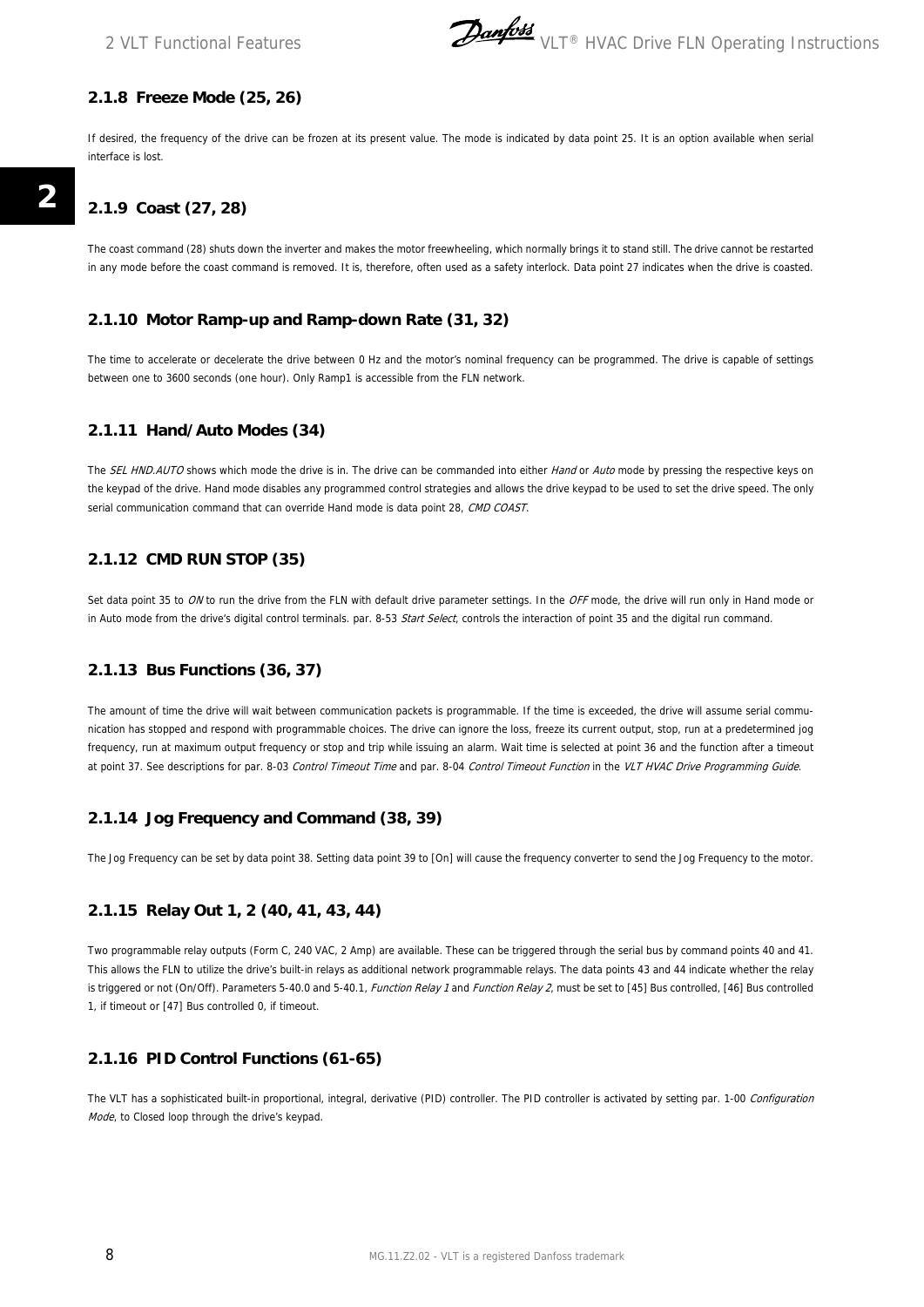The PID controller in the VLT supports two feedback values and two setpoints. The feedback can be received in the form of network bus signals and/or standard 0-10 V transmitters. The 2 set-point controller is capable of controlling return fans based on a fixed differential flow, secondary pumping systems, and so on. This can be used to supplement the BMS system to save on points or capacity. For details on use of the two feedback/setpoint feature, refer to the *Operating Instructions*. Data points 43 and 44 show the status of an FLN command to the drive.

The points PI GAIN and PI TIME are gain parameters similar to the P and I gains in the FLN TECs. The Danfoss PI loop is structured differently than the Siemens loop, so there is not a one-to-one correspondence between the gains. The following formulas allow translation between Danfoss and Siemens gains.

Converting from Danfoss PI gains to Siemens P and I gains:

P Gain  $S_1$  EMENS = PI Gain DANFOSS  $\times$  0.0015

I Gain <sub>SIEMENS</sub> = <sup>PI Gain</sup> DANFOSS<br>PI Time - ULFOSS  $\frac{P}{P}$ Time <sub>DANFOSS</sub>  $\times$  0.0015

Converting from Siemens P and I gains to Danfoss PI gains:

PI Gain  $_{DANFOSS}$  = P Gain  $_{SIEMENS}$   $\times$  667

PI Time <sub>DANFOSS</sub> =  $\frac{P \text{ Gain}}{I \text{ Gain}}$ I Gain SIEMENS<sup>X</sup> 667

#### **2.1.17 Sleep Mode (59)**

Sleep mode automatically stops the drive when demand is low over a period of time. When the system demand increases, the drive restarts the motor to reach the desired output. Sleep mode has great energy savings potential and saves wear and tear on equipment. Unlike a setback timer, the drive is always available to run when a preset "wakeup" demand is reached. See parameter group 22-4\* Sleep Mode and 22-2\* No-Flow Detection in the VLT HVAC Drive Programming Guide for more detail.

#### **2.1.18 Terminals 53, 54, (87-88)**

Two analog voltage/current input terminals 53 and 54 (0-10 VDC)/(0-20 mA) are provided for reference or feedback signals. The applied electrical signal can be read by data points 87 to 88 in volts and mA. This can be very useful during commissioning to calibrate transmitters. This can also be used to convert any other analog transmitter in the installation into a digital bus signal, even if the signal is not used by the drive. In this case, the input terminal should be programmed to *No Function* so it does not influence the operation of the drive.

#### **2.1.19 Warnings and Alarms (90-94)**

The drive displays a warning or tripped by a fault condition. It also can retrieve the last warning or fault trip for display. The drive can be reset through the FLN serial bus to resume normal drive operation.

#### **2.1.20 Error Status (99)**

Data point 99 is implemented in the point map but is not used in this application.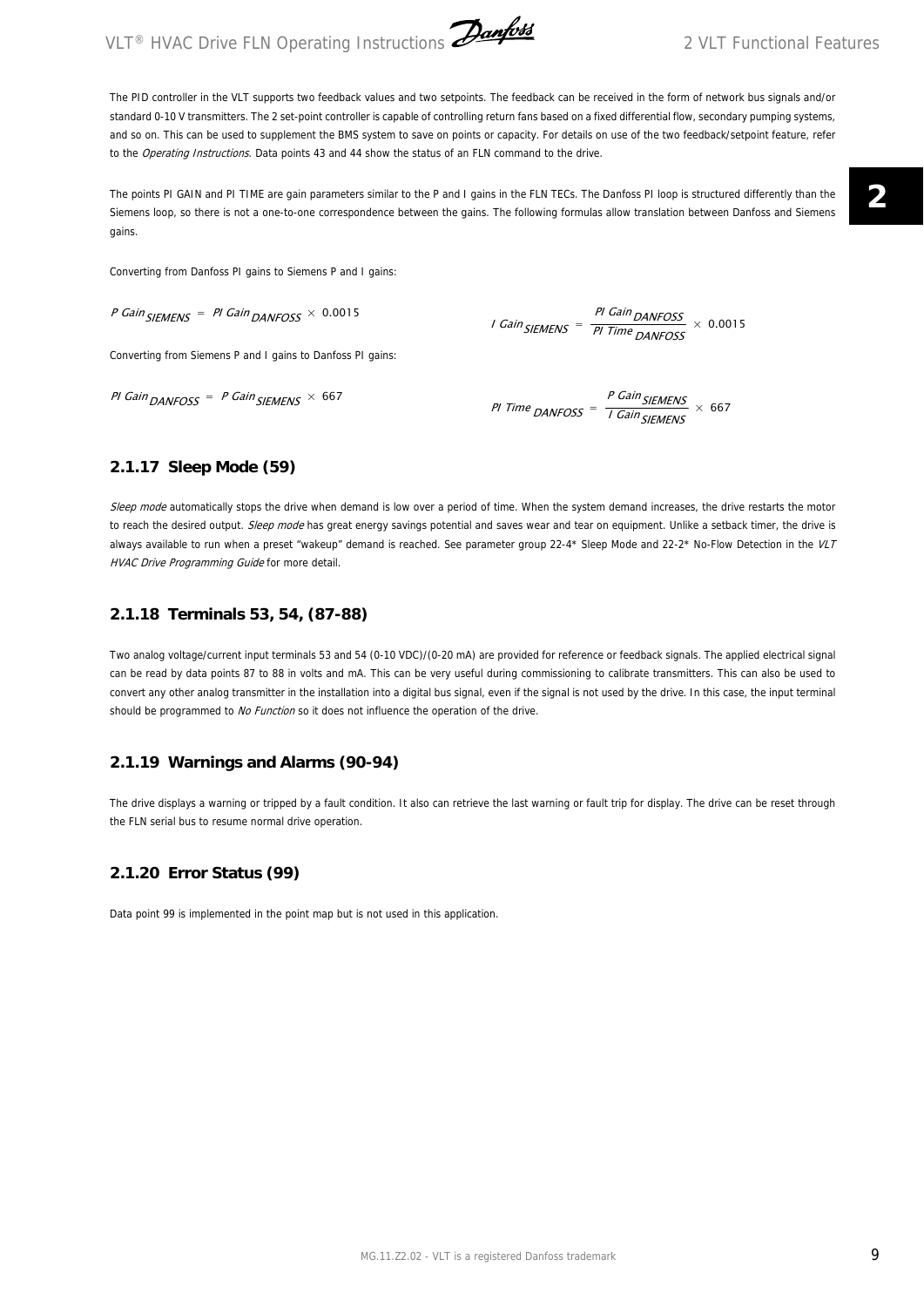3 VLT Network Strategies **Aanfoss** VLT® HVAC Drive FLN Operating Instructions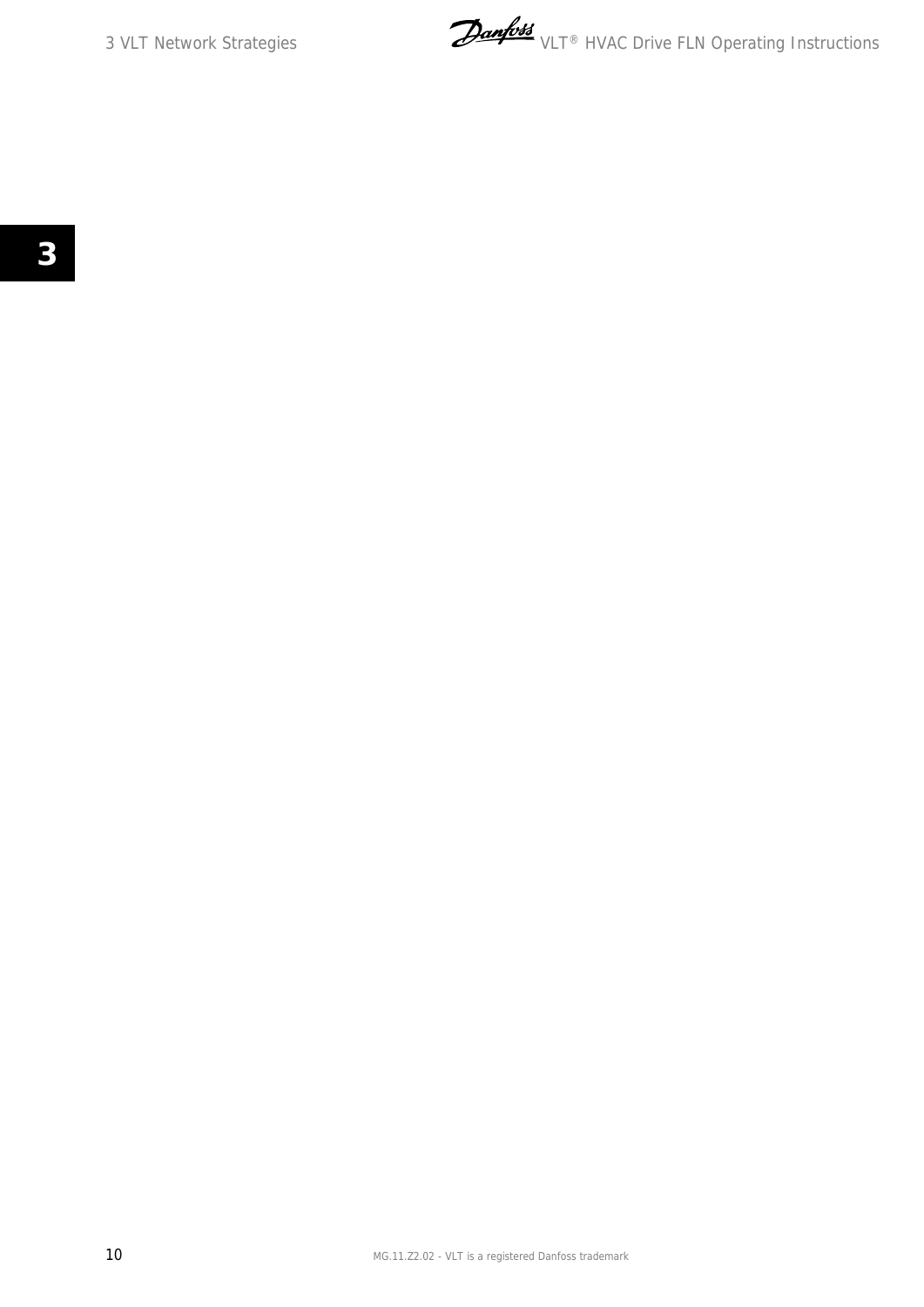### **3 VLT Network Strategies**

The VLT has its own internal PID closed loop controller. This can be turned on or off, depending on the requirements of the control strategy. A brief summary of possibilities follows. This is meant to illustrate possibilities rather than be all-inclusive. An actual application may combine features from a more than one of these strategies.

#### **3.1.1 Strategy one**

**FLN Function –** Monitor drive operation

**FC Control –** From a conventional, hardwired system

**FC Mode –** Open Loop.

The VLT follows hard-wired run/stop signals. An external, hard-wired PID controller provides the drive with a speed reference signal. The FLN monitors the operation of the drive without control function.

#### **Network Inputs to the VLT:**

Because the FLN is simply monitoring the operation of the drive, it provides no inputs.

#### **Network Outputs from the VLT:**

The following points are monitored by the FLN to indicate system status. This list could be expanded or shortened, depending on the requirements of the system.

03 FREQ OUTPUT

08 POWER 10 KWH

23 STOP.RUN

92 ALARM

#### **3.1.2 Strategy two**

**FLN Function –** Control all aspects of frequency converter operation

**FC Control –** From FLN network

**FC Mode –** Open Loop

The frequency converter follows run/stop and speed reference signals from the FLN. The FLN receives the feedback signal from the controlled system, compares this to a set-point value, and uses its own PID control loop to determine the required drive speed.

#### **Network Inputs to the frequency converter:**

The following drive points might be controlled by the FLN.

#### **Speed Command:**

**53 CMD REF** This is the speed reference command. This is set as a percentage of the drive's reference range, determined by par. 3-02 Minimum Reference and par. 3-03 Maximum Reference. Setting point 53 to 0 gives the drive a reference command equal to the value stored in par. 3-03 Maximum Reference. Setting point 53 to 16384 gives the drive a reference command equal to the value stored in par. 3-03 Maximum Reference. Intermediate values for point 53 change the reference linearly between these two values.



**NB!**

In general, any other reference signal is added to the bus reference. Disable all other drive reference inputs when using a bus reference to control drive speed.

#### **Start/Stop Command:**

To give a start command from the FLN, the following points must be set. The frequency converter can also respond to discrete run/stop control signals that are hard wired to its control terminals. The point used to stop the frequency converter through the FLN determines the capability of these discrete command signals.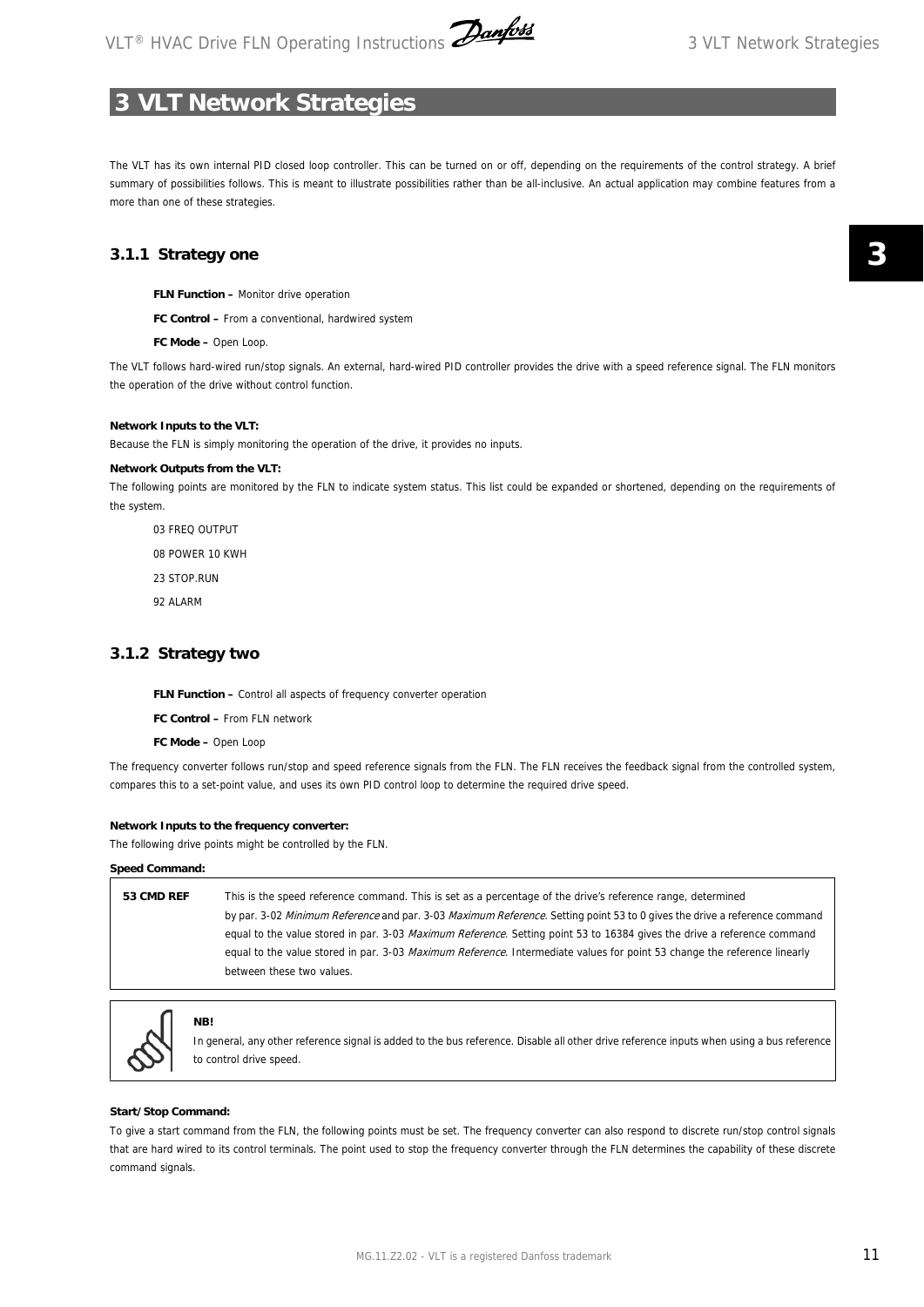| In most cases, it is necessary to set this point to [NO] to make the drive run. If this is set to [COAST]           |
|---------------------------------------------------------------------------------------------------------------------|
| while the VLT is running, the drive will shut off immediately and the motor will coast to a stop. When              |
| set to [COAST], the lower right corner of the drive display shows Coast. The drive will not start in either         |
| HAND mode or through discrete control signals until point 28 is set to [NO]. VLT par. 8-50 <i>Coasting</i>          |
| <i>Select</i> , can defeat this. See the <i>VLT HVAC Drive Operating Instructions</i> for details. Because point 28 |
| can keep the drive from operating in any mode, this is commonly used to provide a safety interlock                  |
| function.                                                                                                           |
| In most cases, it is necessary to set this point [ON] to make the drive run. If this is set to [OFF] while          |
| the drive is running, the drive will decelerate to a stop. When set to [OFF], the lower right corner of             |
| the display shows STAND BY. When OFF, the drive can be started in HAND mode from the keypad. It                     |
| can also be started using a hard-wired discrete run command, as when par. 8-53 Start Select, is set                 |
| to digital input.                                                                                                   |
|                                                                                                                     |

**Network Outputs from the VLT:**

The points listed in Strategy One are commonly used.

#### **3.1.3 Strategy three**

**FLN Function –** Monitor frequency converter operation

**FC Control –** From a hard-wired system, including system feedback

**FC Mode –** Closed Loop

The frequency converter follows hard-wired run/stop signals. It uses its internal PID controller to control motor speed. The feedback signal is hard wired to the analog input and the set-point is programmed into the drive. The FLN is used to monitor the status of the FC and the value of the PID controller set-point and feedback.

#### **Network Inputs to the frequency converter:**

Because the FLN is simply monitoring the operation of the frequency converter, it provides no inputs.

#### **Network Outputs from the frequency converter:**

In addition to the points listed in Strategy One, it may be useful to monitor the following points related to the operation of the PID controller.

| Feedback:          |                                                                                                                                                              |
|--------------------|--------------------------------------------------------------------------------------------------------------------------------------------------------------|
| <b>53 CMD REF</b>  | This is the set-point for the PID controller. Please consult the VLT HVAC Drive Design Guide for further information<br>on how to set up the PID controller. |
| <b>65 FEEDBACK</b> | This is the value of the feedback signal in % for the PID controller.                                                                                        |

#### **3.1.4 Strategy four**

**FLN Function –** Provide the frequency converter with set-point and feedback values using the PID controller to determine motor speed

**FC Control –** From the FLN

**FC Mode –** Closed Loop

The frequency converter follows run/stop signals from the FLN. The FLN receives the feedback signal from the controlled system. It sends this and the desired set-point to the PID controller. The frequency converter compares the feedback signal with the set-point and adjusts the speed of the FC accordingly.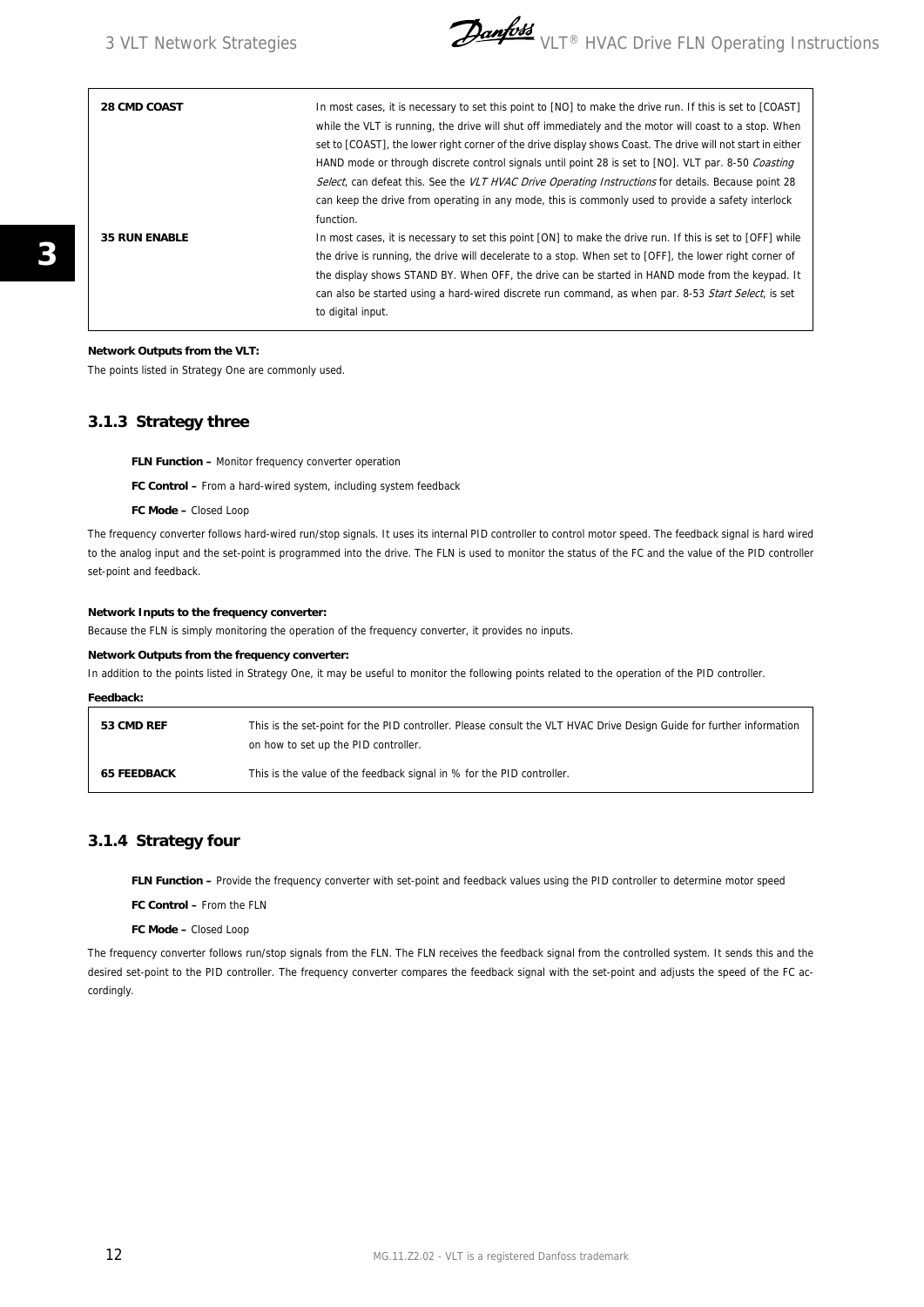# VLT® HVAC Drive FLN Operating Instructions **Aanfoss** 3 VLT Network Strategies

#### **Network inputs to the frequency converter:**

In addition to start/stop control, which was discussed in Strategy Two, the FLN provides the frequency converter with feedback and set-point information using the following points.

#### **Feedback:**

**69 BUS FBK 1** A value of -163.83 % represents the minimum feedback signal. A value of +163.83 % represents the maximum feedback signal. This should be the feedback used if only one feedback signal is supplied to the frequency converter.



#### **NB!**

If the frequency converter terminal 53 is programmed by means of par. 20-00 Feedback 1 Source, for feedback, any signal applied to terminal 54 is added to value provided at point 53 CMD REF. Therefore, it is generally advisable not to program par. 20-00 Feedback 1 Source for feedback.

#### **Example:**

In a cooling tower application, the feed-back signal comes from a temperature sensor with a range of 40 °F to 140 °F. To unbundle BUS FBK 2 (point 70) for the temperature sensor:

- 1. Set par. 20-13 Minimum Reference/Feedb. to 40.
- 2. Set par. 20-14 Maximum Reference/Feedb. to 140.
- 3. Intercept = 40 (since the minimum feedback value is 40)
- 4. Slope can be calculated as follows:

*Slope* = 
$$
\frac{(Designed Range) \times (Slope of Existing Point)}{Range of Existing Point} = \frac{(140 - 40) \times 0.1}{16383} = 0.00061
$$

**Set-point:**

| 66 SET-POINT 1 | This is the PID controller's set-point, expressed in the units that were chosen in par. 20-02 Feedback 1 Source<br>Unit. It can be set to any value between par. 3-02 Minimum Reference and par. 3-03 Maximum Reference. If an<br>attempt is made to set point 69 to a value outside of this range, the set-point will not be changed. SET-POINT 1 can |
|----------------|--------------------------------------------------------------------------------------------------------------------------------------------------------------------------------------------------------------------------------------------------------------------------------------------------------------------------------------------------------|
| 67 SET-POINT 2 | also be programmed using par. 20-21 Setpoint 1.<br>This PID controller's set-point is used for applications, where multible feedback signals will be compared to inde-<br>pendent set-points. Refer to the VLT HVAC Drive Design Guide for more details. SET-POINT 2 is expressed in the                                                               |
|                | units selected in par. 3-03 <i>Maximum Reference</i> . If an attempt is made to assign point 70 to a value outside of this<br>range, the set-point will not change. Set-point 2 can also be programmed using par. 20-22 Setpoint 2.                                                                                                                    |

#### **PID Controller Adjustments:**

The following points adjust the operation of the PID control loop. They are generally set during start-up and only adjusted if changes in the system require it. These values can also be set using parameters. See the VLT HVAC Drive Programming Guide for more details.

| <b>61 PI START FREQ</b>     | This sets the frequency to which the FC will accelerate following a start command. After it reaches this fre-   |
|-----------------------------|-----------------------------------------------------------------------------------------------------------------|
| (par. 20-83 PID Start Speed | guency, the frequency converter will activate its PID controller. Point 61 can have a value between the drive's |
| [Hz])                       | minimum frequency (as set in par. 4-12 <i>Motor Speed Low Limit [Hz]</i> ) and its maximum frequency (as set in |
|                             | par. 4-13 Motor Speed High Limit (RPM). If an attempt is made to set point 61 to a value outside of this range, |
|                             | the drive value will not change.                                                                                |
| 63 PI GAIN (par. 20-93 PID  | This sets the value of proportional gain for the PID controller. It can have a value between 0 and 10.          |
| <b>Proportional Gain)</b>   |                                                                                                                 |

#### **Network Outputs from the VLT:**

The points listed in Strategy One are commonly used.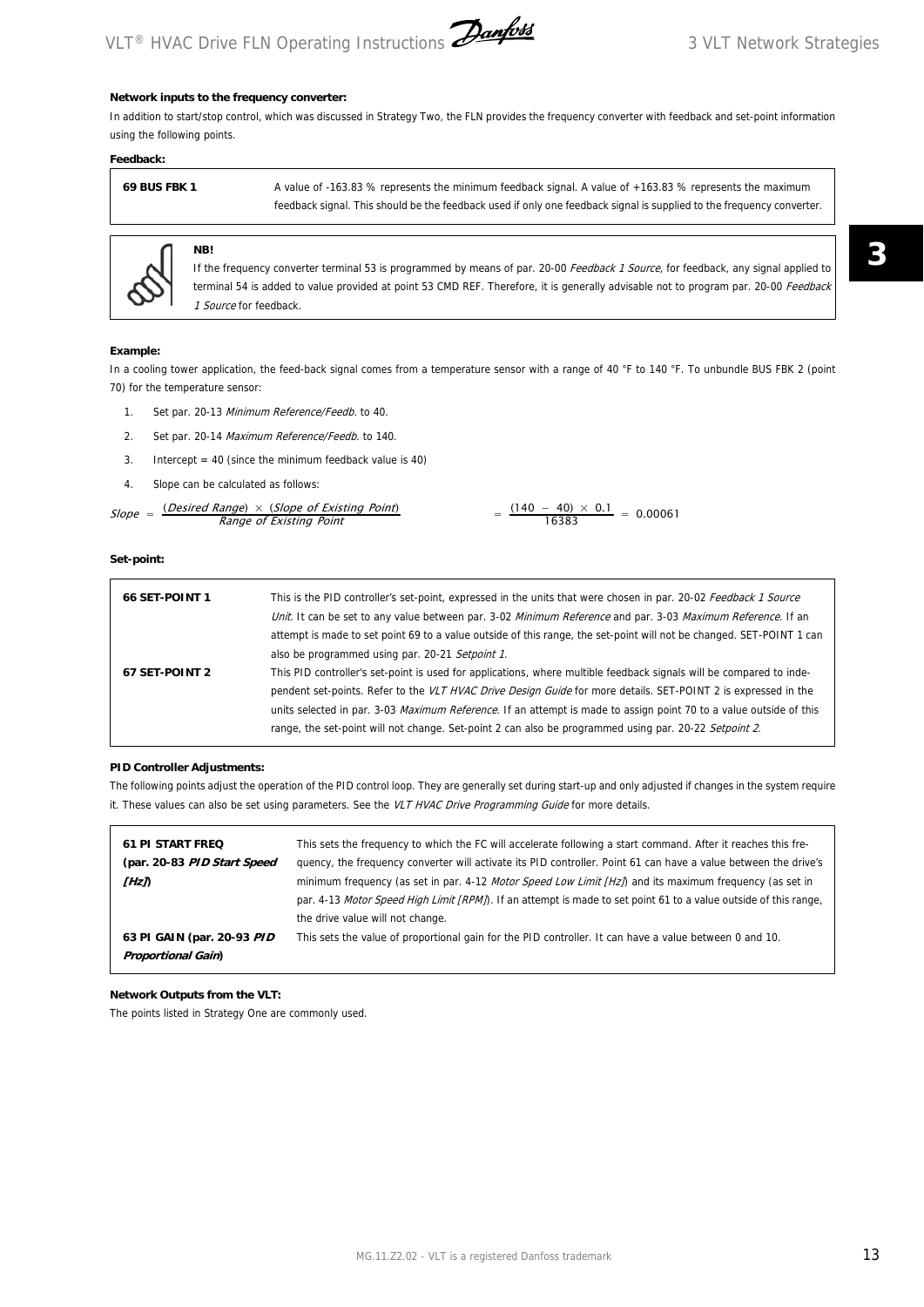4 VLT Special Functions **Danfold** VLT® HVAC Drive FLN Operating Instructions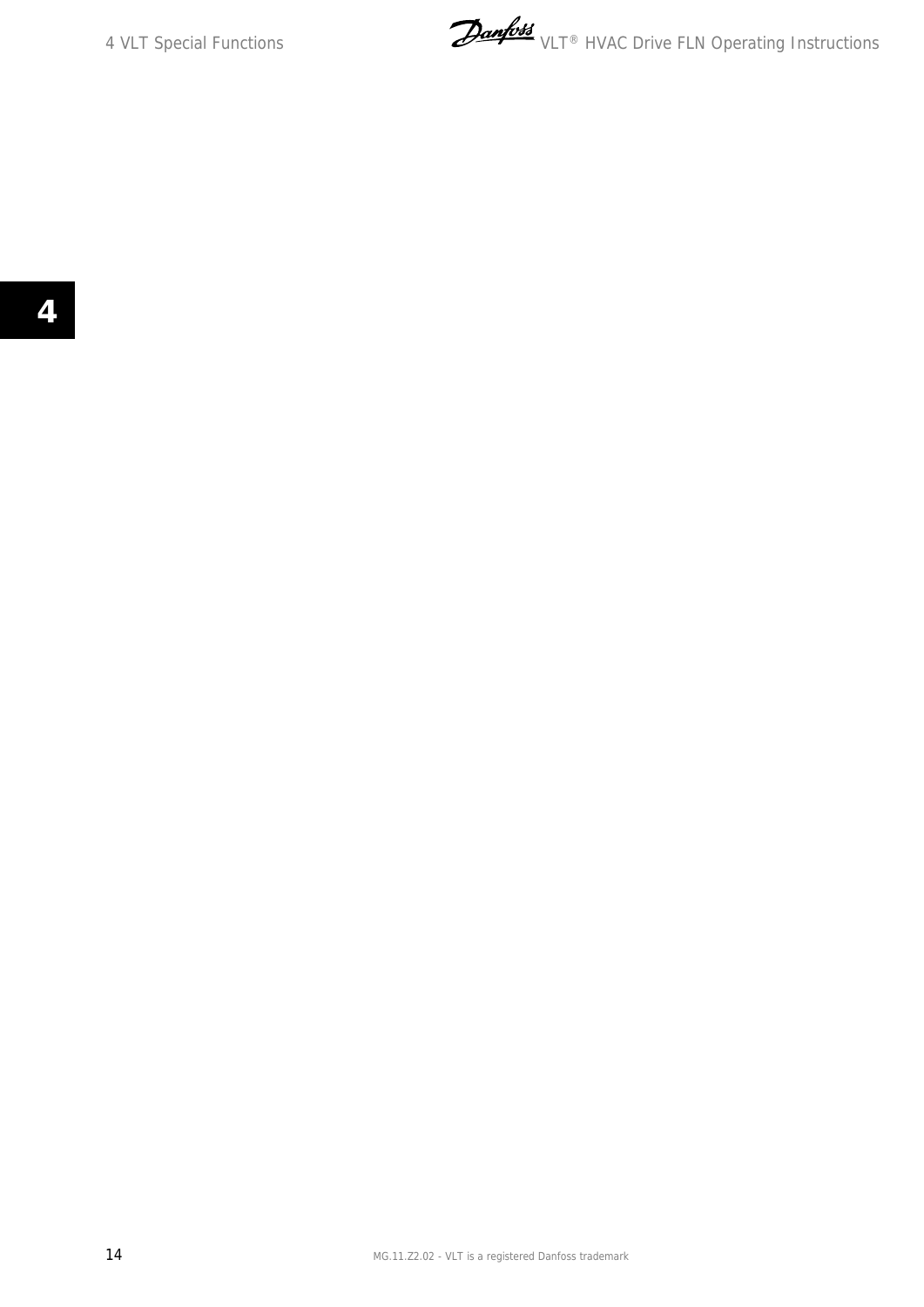## **4 VLT Special Functions**

### **4.1.1 Special functions**

In addition to the control strategies described above, the frequency converter provides additional control flexibility to allow it to integrate into special control system requirements. The following are just a few examples.

### **4.1.2 Analog input monitoring**

Points 87 and 88 can be used to monitor the value of the analog control signals applied to terminals 53 and 54. These points are active even when NO FUNCTION is programmed for the analog input of the drive. As a result, it is possible to use the frequency converter analog inputs as analog input for the FLN.

#### **4.1.3 Drive relay control**

While relay 1 and 2 in the FC usually provide drive status indications, these indications are generally not needed, when the drive is connected to a FLN network. In some applications, it can be useful to have the FLN control these relays. For example, by controlling one of the relays, the FLN could select the active pump in a pump sequencing system. For the FLN to control a drive relay, the appropriate FC parameter (5-40.0 or 5-40.1) must be set to [Bus Control]. Setting point 40 or 41 to [On] will then activate the corresponding relay.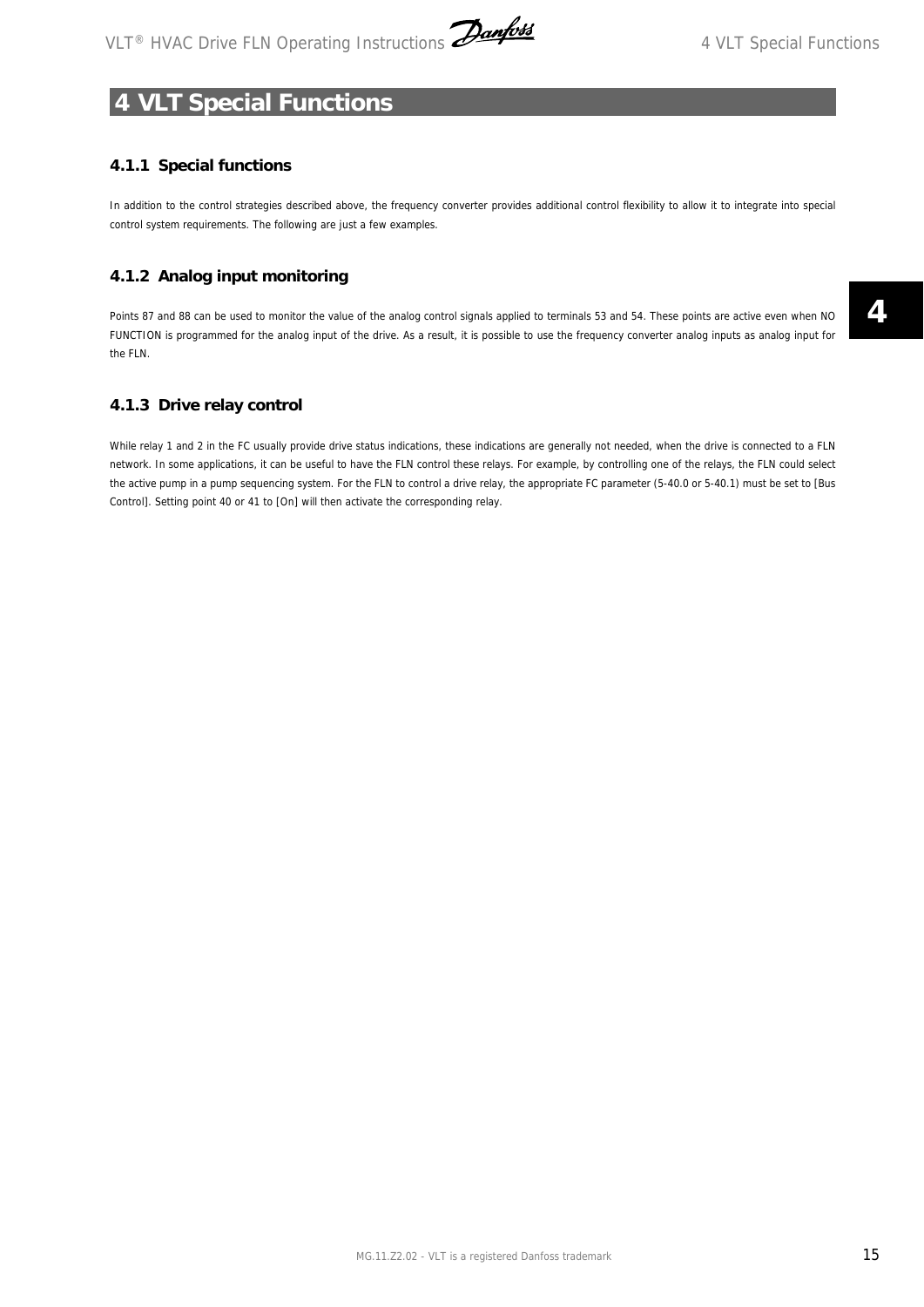5 Network Connection **Connection Connection** VLT® HVAC Drive FLN Operating Instructions

16 MG.11.Z2.02 - VLT is a registered Danfoss trademark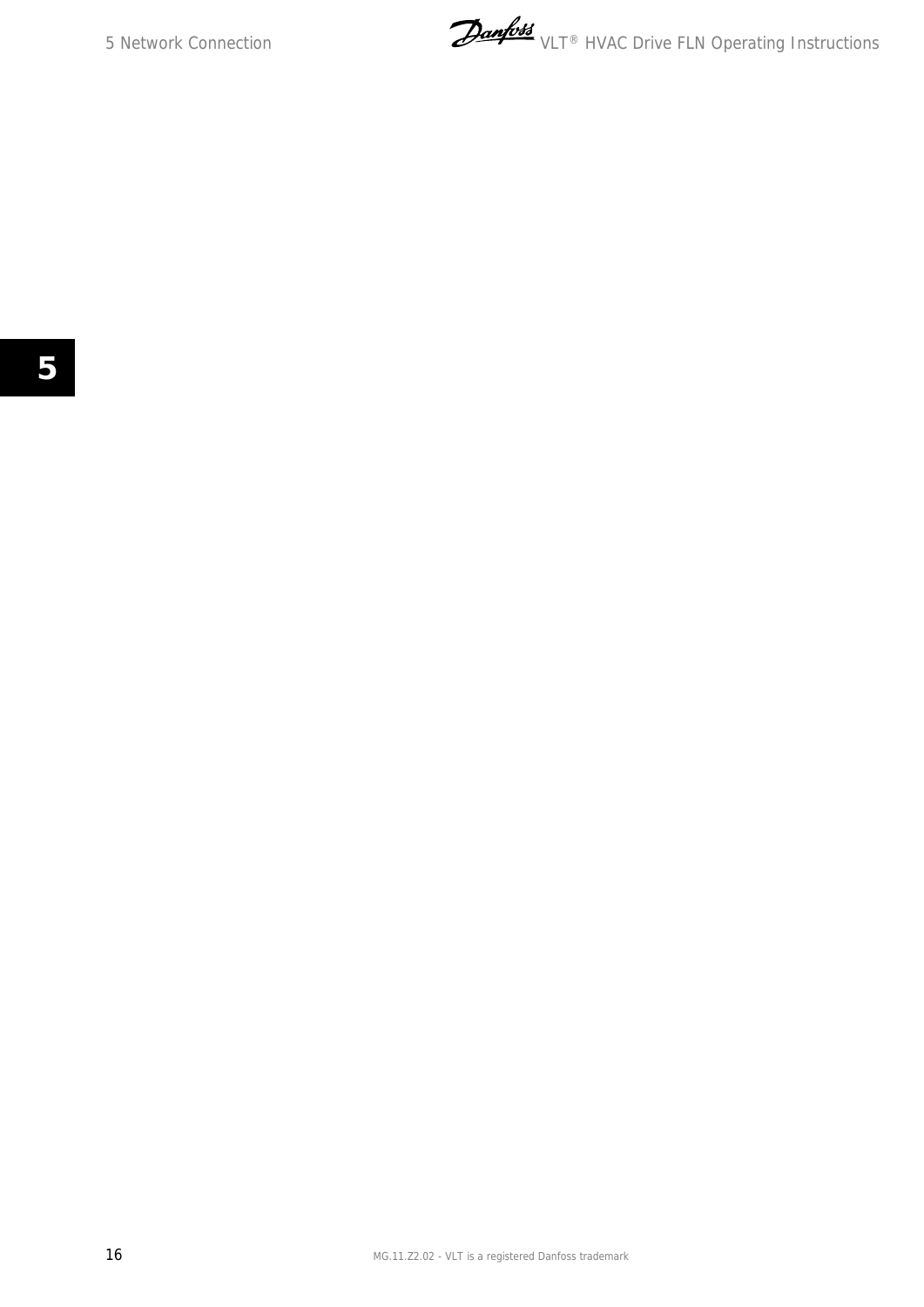

## **5 Network Connection**

#### **5.1.1 Network connection**

#### **Connect the frequency converter to the RS-485 network as follows (see also diagram):**

- 1. Connect signal wires to terminal 68 (P+) and terminal 69 (N-) on the main control board of the frequency converter.
- 2. Connect the cable screen to the cable clamps.



13088018.10  $\qquad \qquad \Box$  $\qquad \qquad$ Illustration 5.2: Control card terminals

#### **5.1.2 Frequency converter hardware setup**

Use the terminator dip switch on the main control board of the frequency converter to terminate the RS-485 bus.



The factory setting for the dip switch is OFF.

#### **5.1.3 Electrical installation**

**NB!**



Electrical installation: Please see VLT HVAC Drive Operating Instructions, MG.11.Ax.yy. x=version ; yy=language code.

MG.11.Z2.02 - VLT is a registered Danfoss trademark 17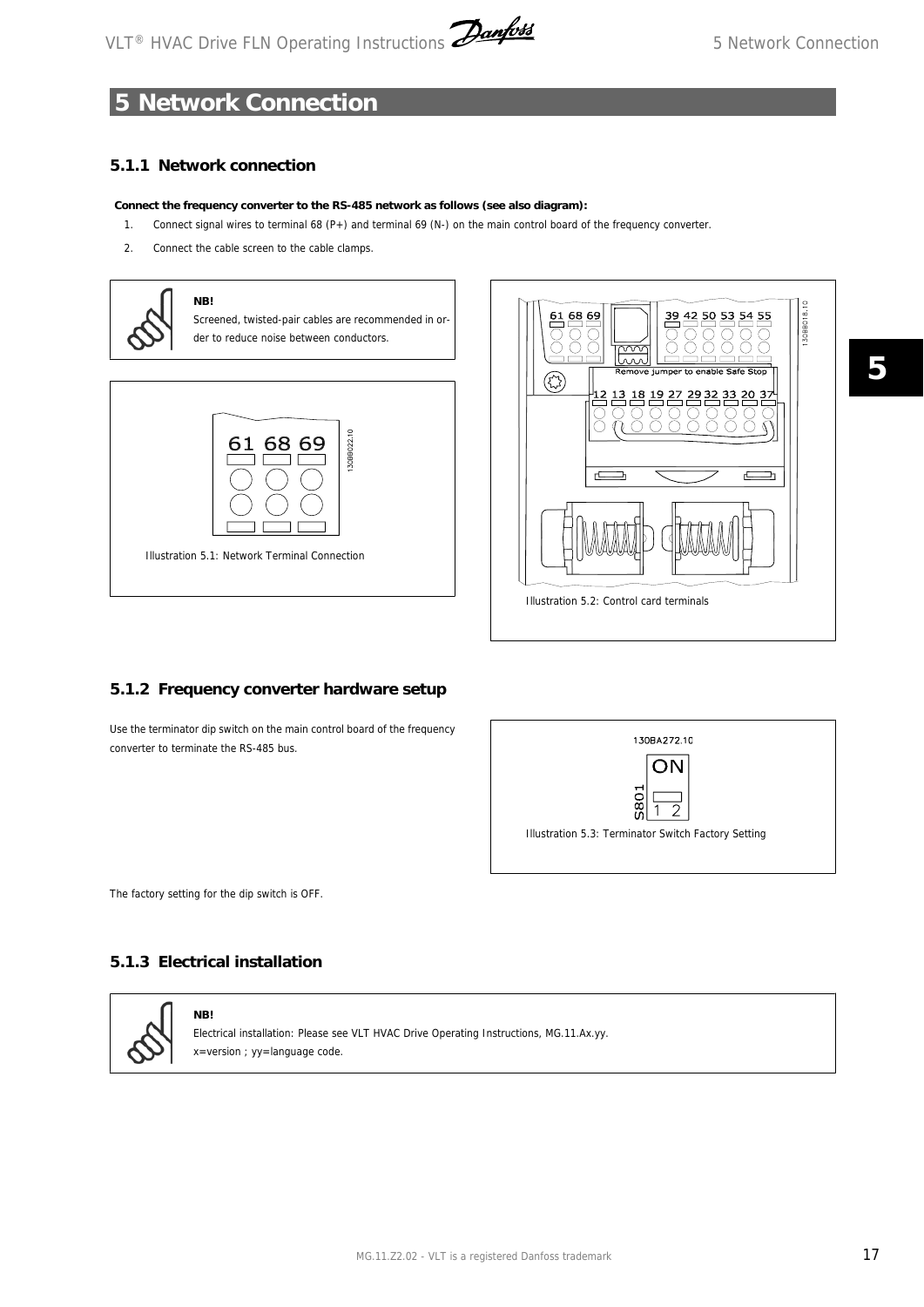6 Parameters **Danfost** VLT® HVAC Drive FLN Operating Instructions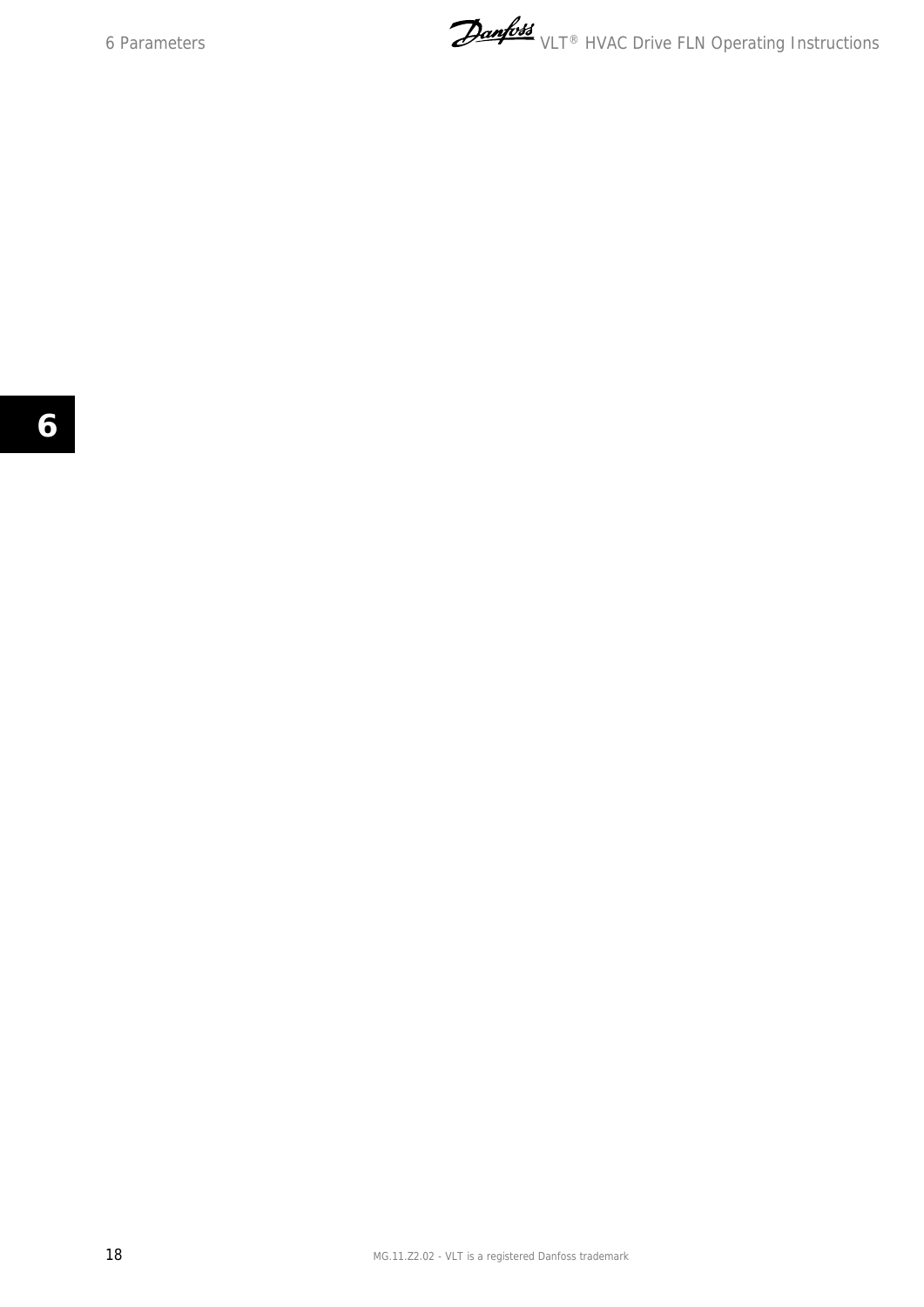# **6 Parameters**

#### **6.1.1 Parameter settings**

The frequency converter has a unique FLN address, which is transmitted over the RS-485 serial bus. The network will recognize the FC, which may then be programmed for setup options. The parameters listed in the table below need to be set for each FC on the FLN network. FLN communication related parameters can only be set by using the LCP.



#### **NB!**

As a minimum, it is required to set par. 8-30 Protocol to FLN; par. 8-31 Address, to the proper address and par. 8-32 Baud Rate to the proper baud rate. (See VLT HVAC Drive Programming Guide).

Par. 8-50 Coasting Select through par. 8-56 Preset Reference Select are options that select control of the drive through the digital and/or the FLN serial port.

| Parameter                           | <b>Default</b> | <b>Desired setting</b> |
|-------------------------------------|----------------|------------------------|
| *par. 8-03 Control Timeout Time     | 0              |                        |
| *par. 8-04 Control Timeout Function | Off            |                        |
| *par. 8-30 Protocol                 | FC.            | <b>FLN</b>             |
| *par. 8-31 Address                  | 1 through 98   |                        |
| *par. 8-32 Baud Rate                | 9600           | 4800 or 9600           |
| **par. 8-50 Coasting Select         | Logic or       |                        |
| **par. 8-52 DC Brake Select         | Logic or       |                        |
| **par. 8-53 Start Select            | Logic or       |                        |
| **par. 8-54 Reversing Select        | Digital input  |                        |
| **par. 8-55 Set-up Select           | Logic or       |                        |
| **par. 8-56 Preset Reference Select | Logic or       |                        |

Table 6.1: Frequency converter parameter settings

\* Minimum parameters, which must be set to operate the frequency converter via the FLN serial interface.

\*\* When [Digital input] or [Logic or] is selected, digital inputs may interfere with serial bus commands. The setting [Serial communication] allows serial bus commands to be carried out only. See the VLT HVAC Drive Programming Guide for detailed descriptions.

**NB!**

The frequency converter can store preset references programmed in parameters 3-10.0 through 3-10.7, Preset Reference (1-8). To avoid these values modifying serial bus references, set par. 3-04 Reference Function to [External/Preset]. See VLT HVAC Drive Programming Guide for detailed descriptions.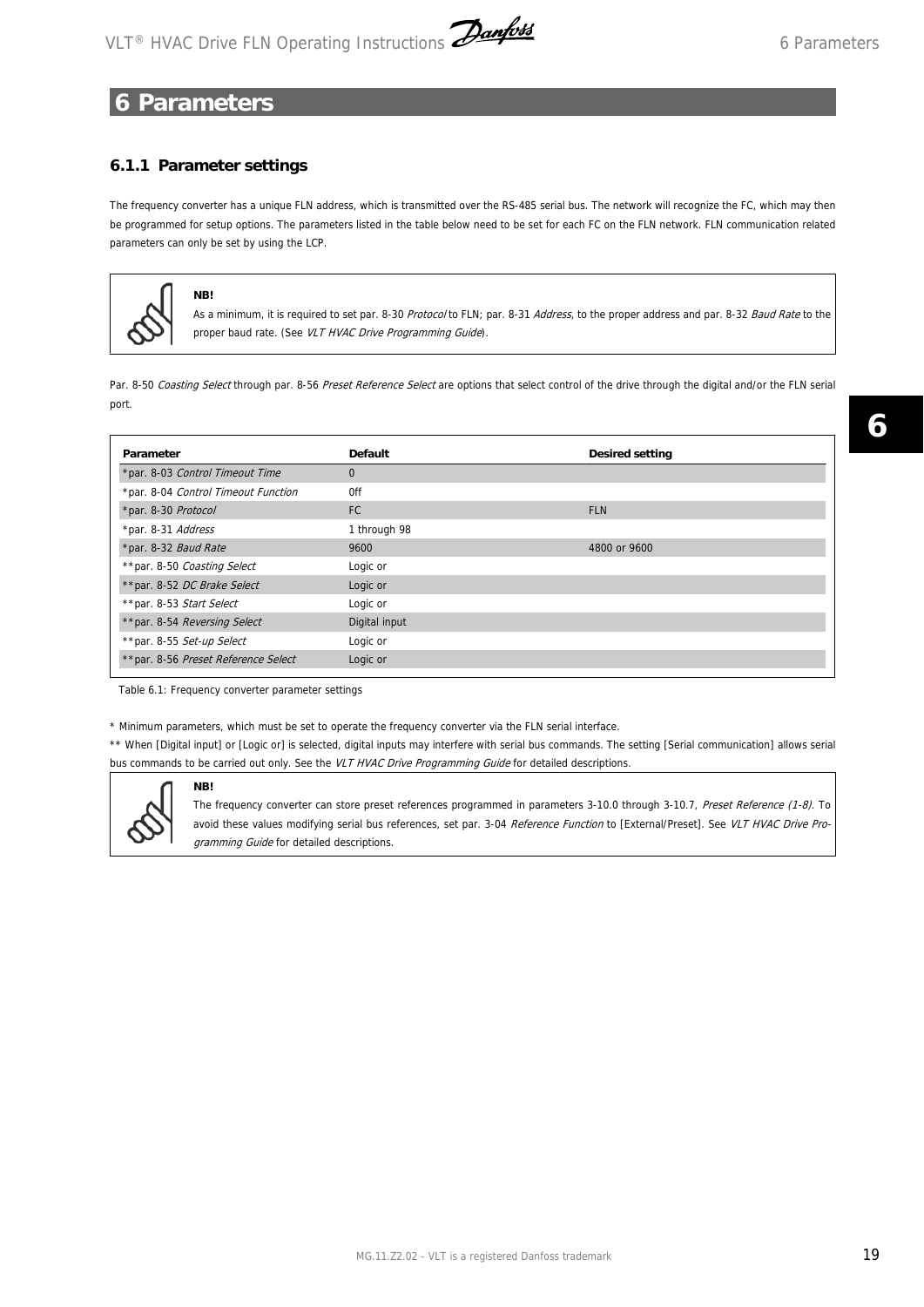7 Start-up and Troubleshooting **Danfoss** VLT® HVAC Drive FLN Operating Instructions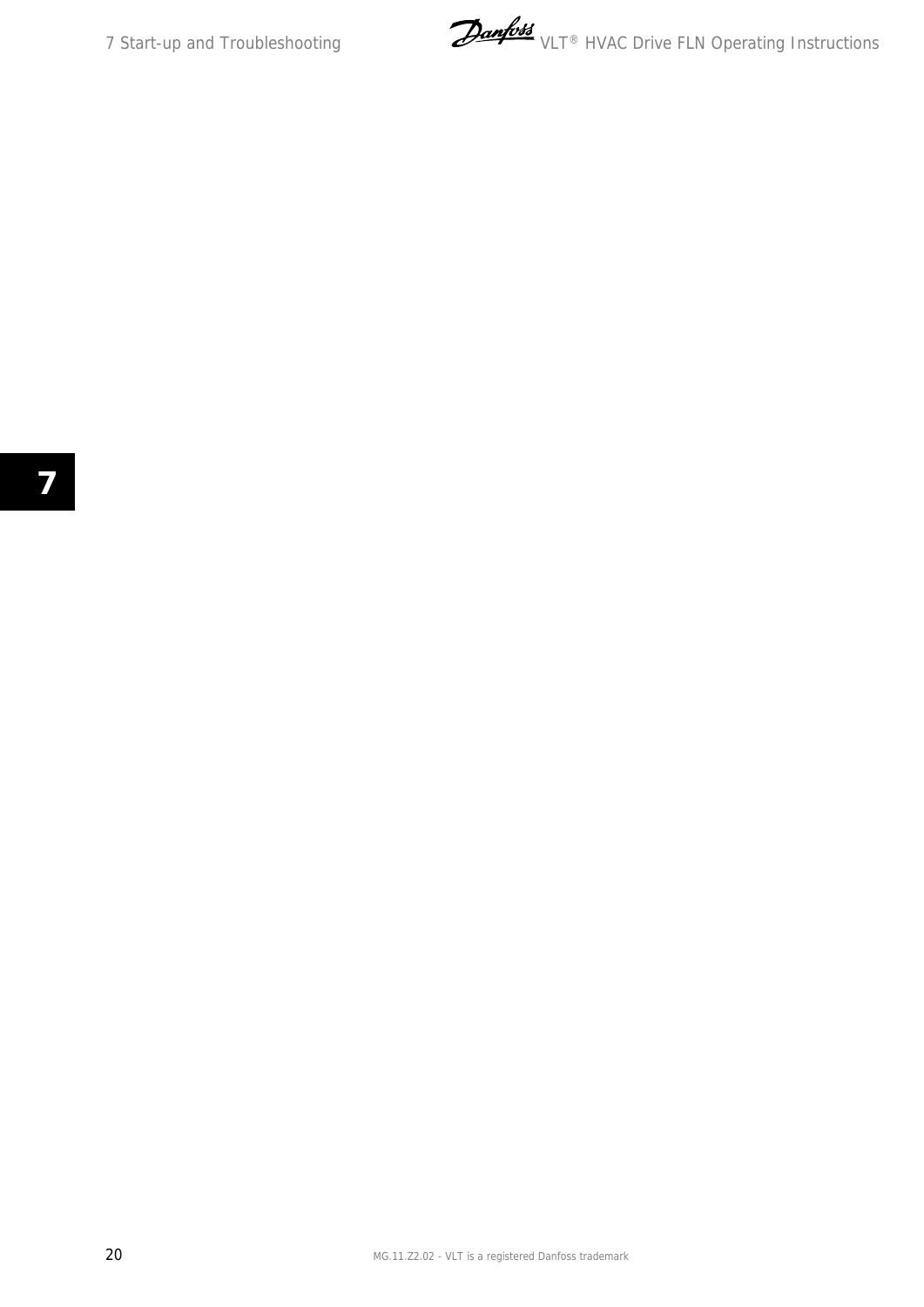# VLT® HVAC Drive FLN Operating Instructions **Aanfold** 7 Start-up and Troubleshooting

# **7 Start-up and Troubleshooting**

### **7.1 Start-up**

### **7.1.1 Start-up of FLN control**

This procedure assumes that the frequency converter has been installed properly and is operational in Hand control mode. It also assumes the Siemens FLN data bus is connected to an operational controller. Start the FC in accordance with the following procedure.

- 1. Ensure that the assumptions in this procedure are correct.
- 2. Check that the network connections are securely fastened in accordance with Figure Network Terminal Connection

Verify compliance with all safety requirements listed in this manual.

3. Apply power to the frequency converter.

- 4. Ensure that the minimum settings listed in Table 6.1 Frequency converter parameter settings are selected.
- 5. Ensure that the switch positions in Illustration 5.3 Terminator Switch Factory Setting are set correctly.
- 6. Optional settings may be changed to meet or enhance frequency converter operation, depending on the application requirements.
- 7. For FLN control of the drive, press the AUTO START key on the LCP. FC operation can then be controlled through the host network device in accordance with its operation instructions.

![](_page_20_Picture_14.jpeg)

### **NB!**

Default setting for point number 35, CMD RUN STOP, is [OFF]. Drive will not operate until Run Enable [ON] signal is given through serial communication network.

## **7.2 Troubleshooting**

#### **7.2.1 Faults, warnings and alarms**

![](_page_20_Picture_19.jpeg)

A stopped motor may start unexpectedly if faults occur in electronics of drive, or if an active fault clears, such as a fault in supply AC line, fault in motor connection or overload.

The frequency converter output faults, warnings and alarms on the FLN serial bus in a numerical code. The code numbers are described in Table Faults, Warnings and Alarms Description. The Reset key is used for manually resetting the drive after an alarm (fault trip). In this case, the top line of the display will show TRIP (RESET). If the top line of the display shows TRIP (AUTO START), the drive will automatically restart. If the top line of the display shows TRIPLOCK (DISC. MAINS), input power to the drive must be cycled off and on again before the trip can be reset.

Refer to the VLT HVAC Drive Operating Instructions for detailed descriptions.

#### **7.2.2 Alarms and warnings**

A warning or an alarm is signalled by the relevant LED on the front of the frequency converter and indicated by a code on the display.

A warning remains active until its cause is no longer present. Under certain circumstances operation of the motor may still be continued. Warning messages may be critical, but are not necessarily so.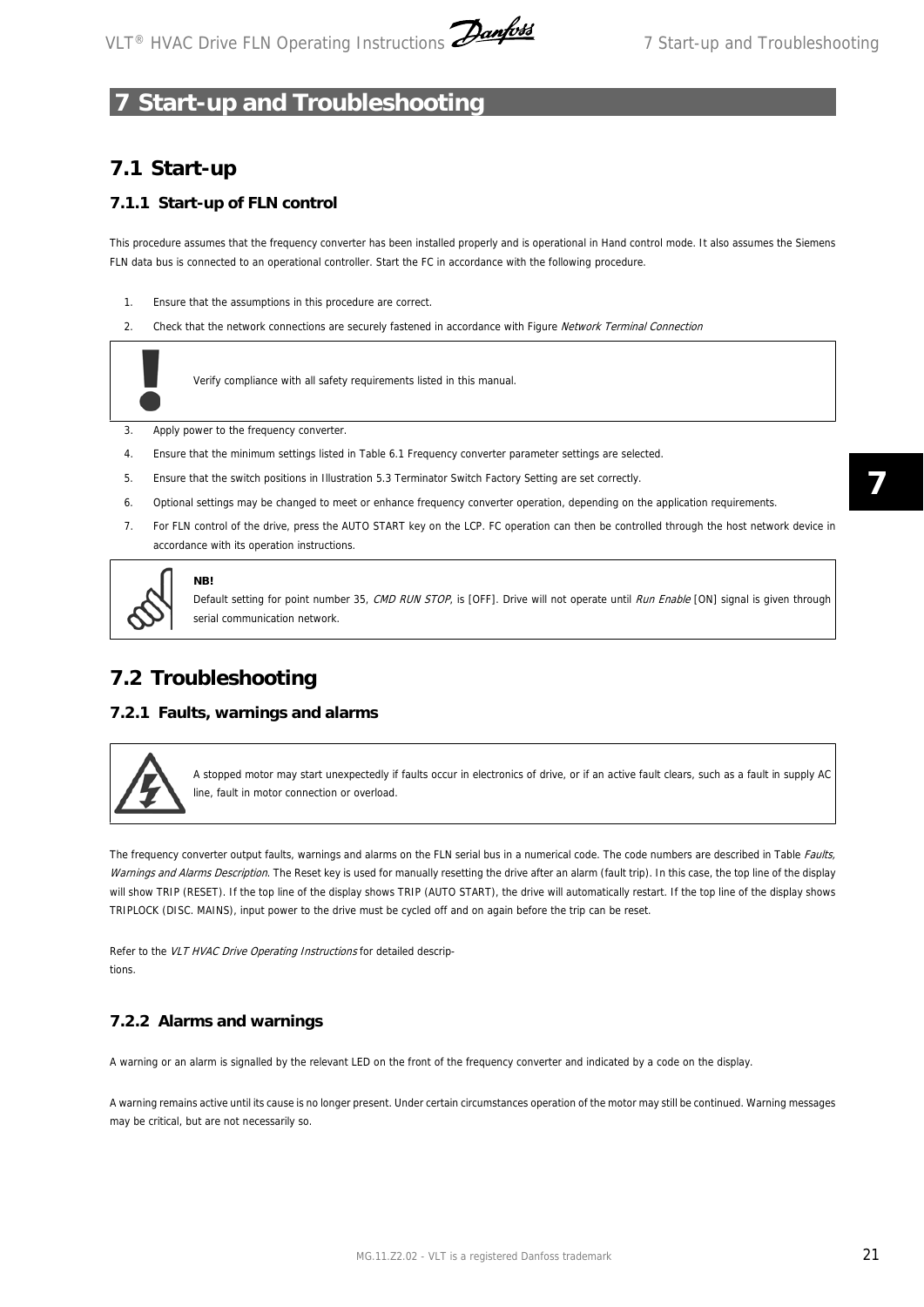![](_page_21_Picture_1.jpeg)

In the event of an alarm, the frequency converter will have tripped. Alarms must be reset to restart operation once their cause has been rectified. This may be done in four ways:

- 1. By using the [RESET] control button on the LCP control panel.
- 2. Via a digital input with the "Reset" function.
- 3. Via serial communication/optional fieldbus.
- 4. By resetting automatically using the [Auto Reset] function, which is a default setting for frequency converter. see par. 14-20 Reset Mode in VLT HVAC Drive Programming Guide, MG.11.Cx.yy

![](_page_21_Picture_7.jpeg)

### **NB!**

After a manual reset using the [RESET] button on the LCP, the [AUTO ON] button must be pressed to restart the motor.

If an alarm cannot be reset, the reason may be that its cause has not been rectified, or the alarm is trip-locked (see also table on following page).

Alarms that are trip-locked offer additional protection, means that the mains supply must be switched off before the alarm can be reset. After being switched back on, the frequency converter is no longer blocked and may be reset as described above once the cause has been rectified.

Alarms that are not trip-locked can also be reset using the automatic reset function in par. 14-20 Reset Mode (Warning: automatic wake-up is possible!)

If a warning and alarm is marked against a code in the table on the following page, this means that either a warning occurs before an alarm, or it can be specified whether it is a warning or an alarm that is to be displayed for a given fault.

This is possible, for instance, in par. 1-90 Motor Thermal Protection. After an alarm or trip, the motor carries on coasting, and the alarm and warning flash on the frequency converter. Once the problem has been rectified, only the alarm continues flashing.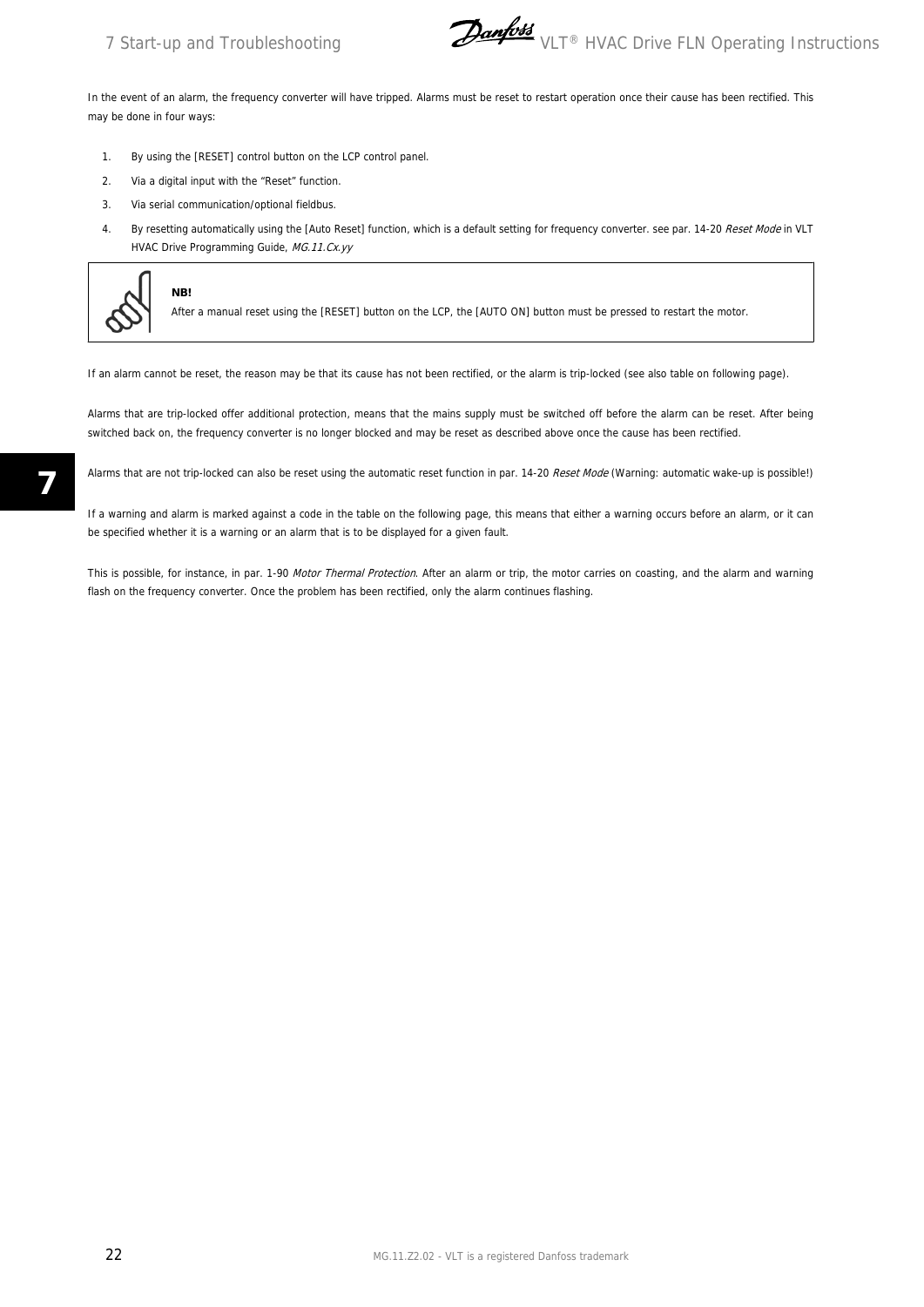# VLT<sup>®</sup> HVAC Drive FLN Operating Instructions **Aanfold** 7 Start-up and Troubleshooting

| No.                              | Description                                                               | Warning  | Alarm/Trip   | Alarm/Trip Lock | Parameter Reference                              |
|----------------------------------|---------------------------------------------------------------------------|----------|--------------|-----------------|--------------------------------------------------|
| $\overline{1}$<br>$\overline{2}$ | 10 Volts low<br>Live zero error                                           | X<br>(X) | (X)          |                 | par. 6-01 Live Zero Time-                        |
|                                  |                                                                           |          |              |                 | out Function                                     |
| 3                                | No motor                                                                  | (X)      |              |                 | par. 1-80 Function at<br><b>Stop</b>             |
| 4                                | Mains phase loss                                                          | (X)      | (X)          | (X)             | par. 14-12 Function at<br>Mains Imbalance        |
| 5                                | DC link voltage high                                                      | X        |              |                 |                                                  |
| 6                                | DC link voltage low                                                       | Χ        |              |                 |                                                  |
| $\overline{7}$<br>8              | DC over voltage<br>DC under voltage                                       | X<br>X   | Χ<br>Χ       |                 |                                                  |
| 9                                | Inverter overloaded                                                       | X        | X            |                 |                                                  |
| 10                               | Motor ETR over temperature                                                | (X)      | (X)          |                 | par. 1-90 Motor Thermal<br>Protection            |
| 11                               | Motor thermistor over temperature                                         | (X)      | (X)          |                 | par. 1-90 Motor Thermal<br>Protection            |
| 12                               | Torque limit                                                              | Χ        | X            |                 |                                                  |
| 13                               | <b>Over Current</b>                                                       | X        | Χ            | X               |                                                  |
| 14                               | Earth fault                                                               | X        | Χ            | X               |                                                  |
| 15                               | Incomp. HW                                                                |          | Χ            | X               |                                                  |
| 16<br>17                         | <b>Short Circuit</b><br>Control word timeout                              | (X)      | X<br>(X)     | X               | par. 8-04 Control Time-<br>out Function          |
| 23                               | Internal fans                                                             |          |              |                 |                                                  |
| 24                               | <b>External fans</b>                                                      |          |              |                 |                                                  |
| 25<br>26                         | Brake resistor short-circuited<br>Brake resistor power limit              | X<br>(X) | (X)          |                 | par. 2-13 Brake Power                            |
|                                  |                                                                           |          |              |                 | Monitoring                                       |
| 27                               | Brake chopper short-circuited                                             | Χ        | Χ            |                 |                                                  |
| 28<br>29                         | <b>Brake check</b><br>Power board over temp                               | (X)<br>X | (X)<br>X     | X               | par. 2-15 Brake Check                            |
| 30                               | Motor phase U missing                                                     | (X)      | (X)          | (X)             | par. 4-58 Missing Motor<br>Phase Function        |
| 31                               | Motor phase V missing                                                     | (X)      | (X)          | (X)             | par. 4-58 Missing Motor<br>Phase Function        |
| 32                               | Motor phase W missing                                                     | (X)      | (X)          | (X)             | par. 4-58 Missing Motor<br><b>Phase Function</b> |
| 33                               | Inrush fault                                                              |          | Χ            | Χ               |                                                  |
| 34                               | Fieldbus communication fault                                              | X        | Χ            |                 |                                                  |
| 35                               | Option fault                                                              |          | Χ            |                 |                                                  |
| 36<br>38                         | Mains failure<br>Internal fault                                           |          | X            | Χ               |                                                  |
| 40                               | Overload T27                                                              |          |              |                 |                                                  |
| 41                               | Overload T29                                                              |          |              |                 |                                                  |
| 42                               | Overload X30/6-7                                                          |          |              |                 |                                                  |
| 47                               | 24 V supply low                                                           | Χ        | Χ            | Χ               |                                                  |
| 48                               | 1.8 V supply low                                                          |          | X            | X               |                                                  |
| 49                               | Speed limit                                                               |          |              |                 |                                                  |
| 50<br>51                         | AMA calibration failed<br>AMA check U <sub>nom</sub> and I <sub>nom</sub> |          | Χ<br>Χ       |                 |                                                  |
| 52                               | AMA low Inom                                                              |          | Χ            |                 |                                                  |
| 53                               | AMA motor too big                                                         |          | X            |                 |                                                  |
| 54                               | AMA motor too small                                                       |          | Χ            |                 |                                                  |
| 55                               | AMA parameter out of range                                                |          | X            |                 |                                                  |
| 56                               | AMA interrupted by user                                                   |          | X            |                 |                                                  |
| 57                               | AMA timeout                                                               |          | $\mathsf X$  |                 |                                                  |
| 58                               | AMA internal fault                                                        | X        | $\mathsf{X}$ |                 |                                                  |
| 59<br>60                         | Current limit<br>External interlock                                       | X        |              |                 |                                                  |
| 62                               | Output Frequency at Maximum Limit                                         | Χ        |              |                 |                                                  |
| 65                               | Control Board Over-temperature                                            | X        | X            | X               |                                                  |
| 66                               | Heat sink Temperature Low                                                 | X        |              |                 |                                                  |
| 67                               | Option Configuration has Changed                                          |          | $\mathsf X$  |                 |                                                  |
| 68                               | Safe Stop Activated                                                       |          | Χ            |                 |                                                  |
| 70<br>80                         | Illegal FC configuration<br>Drive Initialised to Default Value            |          | X            |                 |                                                  |
| 92                               | No-Flow                                                                   | Χ        | Χ            |                 | Par. 22-2*                                       |
| 93                               | Dry Pump                                                                  | Χ        | Χ            |                 | Par. 22-2*                                       |
| 94                               | End of Curve                                                              | X        | Χ            |                 | Par. 22-5*                                       |
| 95                               | <b>Broken Belt</b>                                                        | Χ        | X            |                 | Par. 22-6*                                       |
|                                  | <b>Start Delayed</b>                                                      | X        |              |                 | Par. 22-7*                                       |
| 96<br>97                         | Stop Delayed                                                              | Χ        |              |                 | Par. 22-7*                                       |

Table 7.1: Alarm/Warning code list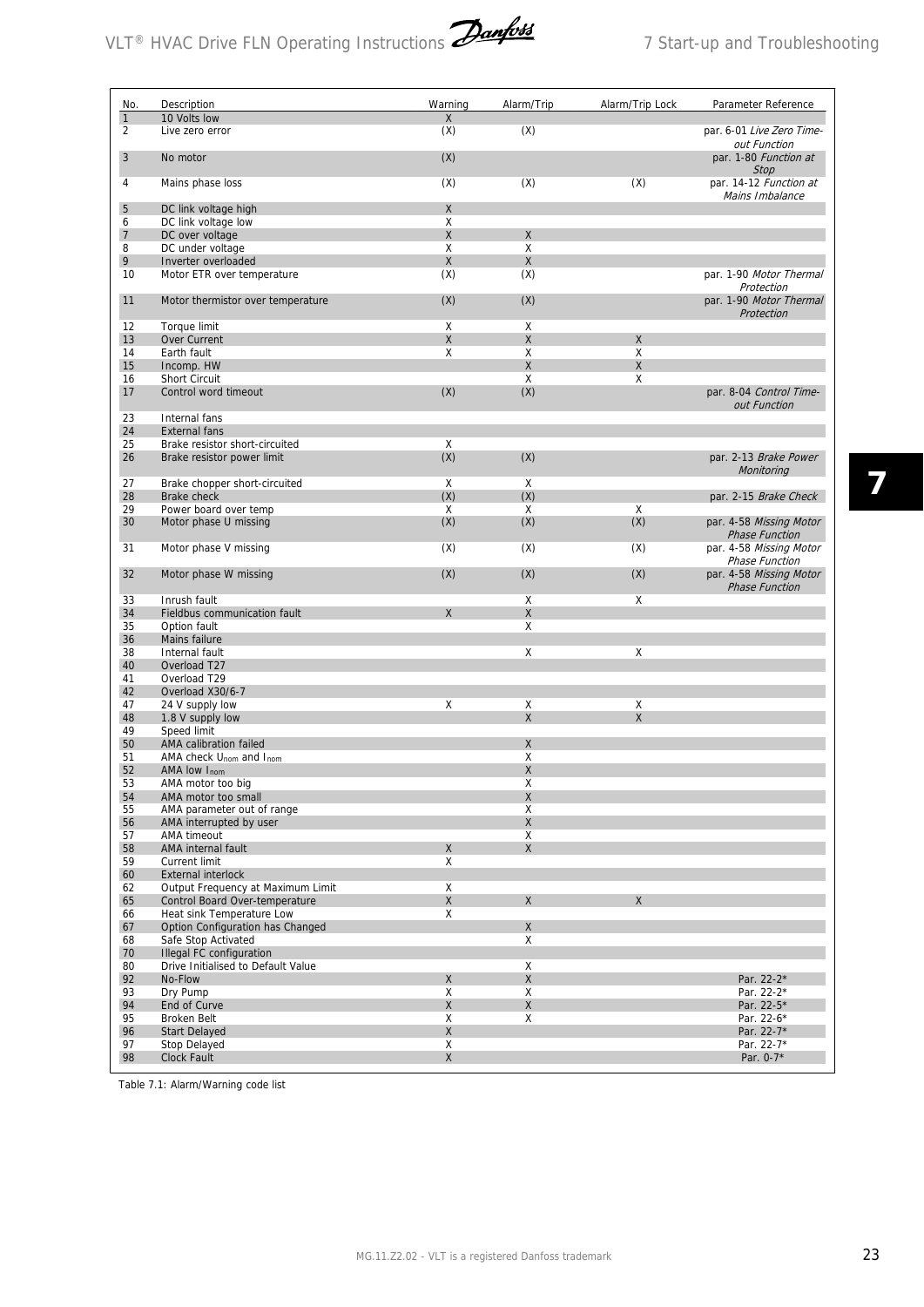![](_page_23_Picture_1.jpeg)

| No  | Description               | Warning | Alarm/Trip | Alarm/Trip Lock | Parameter Reference |
|-----|---------------------------|---------|------------|-----------------|---------------------|
| 200 | Fire Mode                 |         |            |                 | Par. 24-0*          |
| 201 | Fire Mode was Active      |         |            |                 | Par. $0-7*$         |
| 202 | Fire Mode Limits Exceeded |         |            |                 | Par. $0-7*$         |
| 250 | New spare part            |         |            |                 |                     |
| 251 | New type code             |         |            |                 |                     |
|     |                           |         |            |                 |                     |

Table 7.2: Alarm/Warning code list, continued..

(X) Dependent on parameter

| <b>LED</b> indication |                |
|-----------------------|----------------|
| Warning               | vellow         |
| Alarm                 | flashing red   |
| Trip locked           | yellow and red |

| <b>Bit</b>     | <b>Hex</b> | <b>Dec</b>     | <b>Alarm Word</b>        | <b>Warning Word</b>   | <b>Extended Status Word</b> |
|----------------|------------|----------------|--------------------------|-----------------------|-----------------------------|
| 0              | 00000001   | 1              | <b>Brake Check</b>       | <b>Brake Check</b>    | Ramping                     |
| $\overline{1}$ | 00000002   | $\overline{2}$ | Pwr. Card Temp           | Pwr. Card Temp        | <b>AMA Running</b>          |
| $\overline{2}$ | 00000004   | 4              | Earth Fault              | Earth Fault           | Start CW/CCW                |
| $\overline{3}$ | 00000008   | 8              | <b>Ctrl.Card Temp</b>    | <b>Ctrl.Card Temp</b> | <b>Slow Down</b>            |
| 4              | 00000010   | 16             | Ctrl. Word TO            | Ctrl. Word TO         | Catch Up                    |
| 5              | 00000020   | 32             | <b>Over Current</b>      | <b>Over Current</b>   | Feedback High               |
| 6              | 00000040   | 64             | <b>Torque Limit</b>      | <b>Torque Limit</b>   | Feedback Low                |
| $\overline{7}$ | 00000080   | 128            | Motor Th Over            | Motor Th Over         | <b>Output Current High</b>  |
| 8              | 00000100   | 256            | Motor ETR Over           | Motor ETR Over        | <b>Output Current Low</b>   |
| 9              | 00000200   | 512            | Inverter Overld.         | Inverter Overld.      | <b>Output Freq High</b>     |
| 10             | 00000400   | 1024           | DC under Volt            | DC under Volt         | Output Freq Low             |
| 11             | 00000800   | 2048           | DC over Volt             | DC over Volt          | <b>Brake Check OK</b>       |
| 12             | 00001000   | 4096           | <b>Short Circuit</b>     | DC Voltage Low        | <b>Braking Max</b>          |
| 13             | 00002000   | 8192           | <b>Inrush Fault</b>      | DC Voltage High       | <b>Braking</b>              |
| 14             | 00004000   | 16384          | Mains ph. Loss           | Mains ph. Loss        | Out of Speed Range          |
| 15             | 00008000   | 32768          | <b>AMA Not OK</b>        | No Motor              | <b>OVC Active</b>           |
| 16             | 00010000   | 65536          | Live Zero Error          | Live Zero Error       |                             |
| 17             | 00020000   | 131072         | <b>Internal Fault</b>    | 10V Low               |                             |
| 18             | 00040000   | 262144         | <b>Brake Overload</b>    | <b>Brake Overload</b> |                             |
| 19             | 00080000   | 524288         | U phase Loss             | <b>Brake Resistor</b> |                             |
| 20             | 00100000   | 1048576        | V phase Loss             | <b>Brake IGBT</b>     |                             |
| 21             | 00200000   | 2097152        | W phase Loss             | <b>Speed Limit</b>    |                             |
| 22             | 00400000   | 4194304        | Fieldbus Fault           | <b>Fieldbus Fault</b> |                             |
| 23             | 00800000   | 8388608        | 24 V Supply Low          | 24V Supply Low        |                             |
| 24             | 01000000   | 16777216       | Mains Failure            | Mains Failure         |                             |
| 25             | 02000000   | 33554432       | 1.8V Supply Low          | <b>Current Limit</b>  |                             |
| 26             | 04000000   | 67108864       | <b>Brake Resistor</b>    | Low Temp              |                             |
| 27             | 08000000   | 134217728      | <b>Brake IGBT</b>        | Voltage Limit         |                             |
| 28             | 10000000   | 268435456      | Option Change            | Unused                |                             |
| 29             | 20000000   | 536870912      | <b>Drive Initialised</b> | Unused                |                             |
| 30             | 40000000   | 1073741824     | Safe Stop                | Unused                |                             |

Table 7.3: Description of Alarm Word, Warning Word and Extended Status Word

The alarm words, warning words and extended status words can be read out via serial bus or optional field-bus for diagnosis. See also par. 16-90 Alarm Word, par. 16-92 Warning Word and par. 16-94 Ext. Status Word.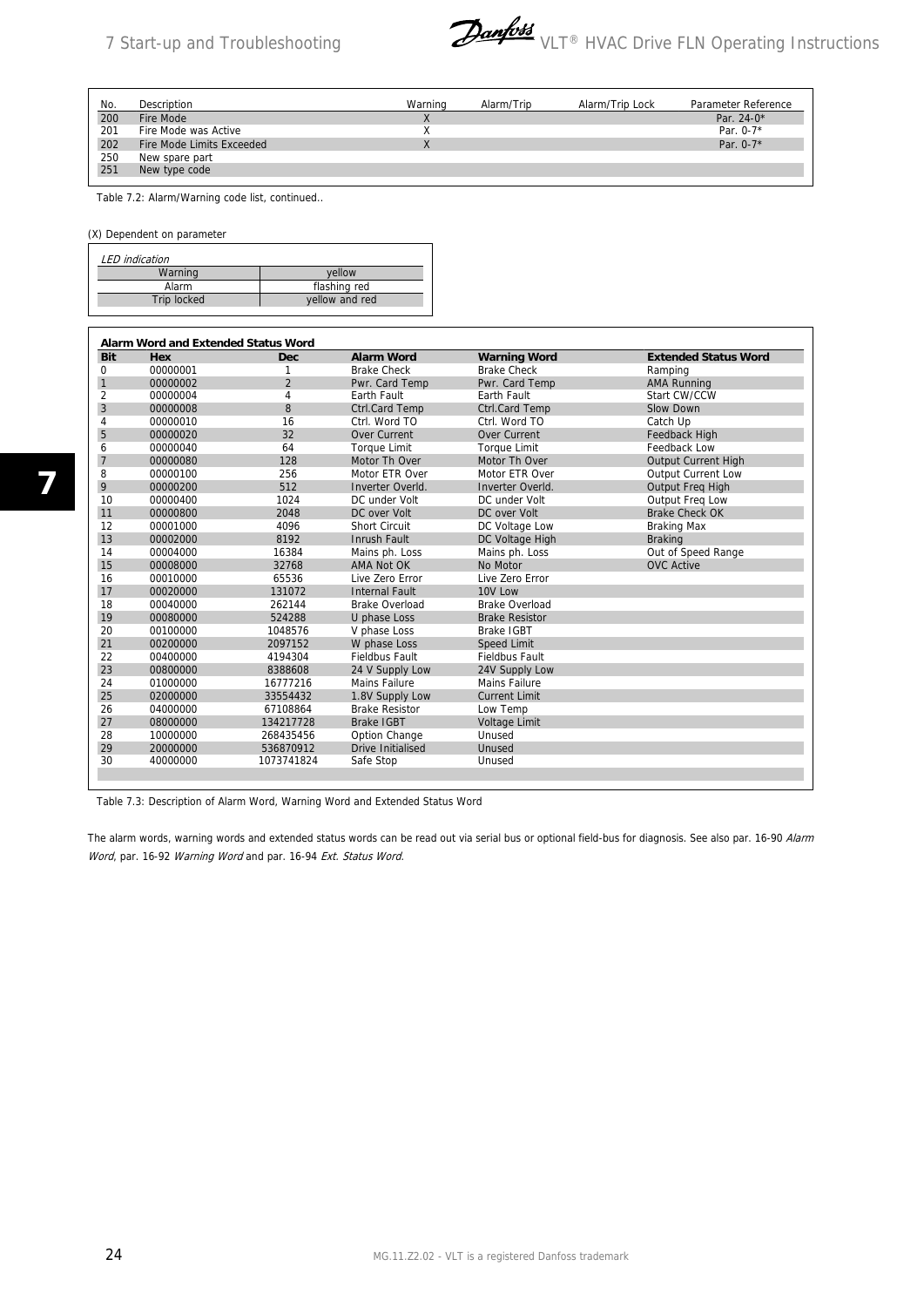|                           | ari<br>Ngj                 | $8-31$            |                  | $16 - 13$        | $16 - 15$              | $16 - 02$      | $16 - 14$      | 16-39                                       | $16 - 10$                       | $16 - 11$                       | $\frac{15-02}{15-01}$ |                     |                         | $16 - 30$      | $16 - 12$             | $16 - 18$             | $16 - 35$               | $0 - 10$                    | $16 - 34$               | 16-03 [14]                   |                  |
|---------------------------|----------------------------|-------------------|------------------|------------------|------------------------|----------------|----------------|---------------------------------------------|---------------------------------|---------------------------------|-----------------------|---------------------|-------------------------|----------------|-----------------------|-----------------------|-------------------------|-----------------------------|-------------------------|------------------------------|------------------|
|                           | Read<br>Only               | Yes               | Yes              | Yes              | Yes                    | Yes            | Yes            | Yes                                         | Yes                             | Yes                             | Yes<br>Yes            |                     | Yes                     | Yes            | Yes                   | Yes                   | Yes                     | Yes                         | Yes                     | Yes                          | $\overline{a}$   |
|                           | Class<br>Type<br>(Note 1)  | <b>LAO</b>        | LAO              | IAI              | $\overline{A}$         | $\overline{5}$ | $\overline{5}$ | $\overline{5}$                              |                                 |                                 | 3333                  |                     | $\overline{\mathsf{A}}$ | $\overline{5}$ | $\overline{A}$        | $\overline{5}$        | $\overline{\mathbf{z}}$ | $\overline{5}$              | $\overline{\mathbb{E}}$ | $\overline{a}$               | <b>LAO</b>       |
|                           | Point<br>type              | $\sim$            | $\sim$           | 3                | 3                      | က က            |                | 3                                           | 3                               | 3                               | $\frac{1}{2}$         |                     | $\sim$                  | 3              | 3                     | S                     | 3                       | 3                           | 3                       | 3                            | $\sim$           |
|                           | Min<br>value<br>(SI)       | $\circ$           | $\circ$          | $\circ$          | $-163,83$              | $-1638,3$      | $\circ$        | $\circ$                                     |                                 | $\circ$                         | $\circ$               |                     | $\circ$                 | $\circ$        | $\circ$               | $\circ$               | $\circ$                 | $\circ$                     | $\circ$                 | $\circ$                      | $\circ$          |
|                           | Max<br>vaue<br>(SI)        | 255               | 16383            | 1638,3           | 163,83                 | 1638,3         | 3276,7         | 255                                         | 3276,7                          | 3276,7                          | 1023<br>32767         |                     | 131068                  | 4095           | 4095                  | 255                   | 255                     | 255                         | 255                     | 255                          | 255              |
|                           | Range                      | 255               | 16383            | 16383            | 32767                  | 32767<br>32767 |                | 255                                         | 32767                           | 32767                           | 1023<br>32767         |                     | 32767                   | 4095           | 4095                  | 255                   | 255                     | 255                         | 255                     | 255                          | 255              |
|                           | Off<br>text                | $\mathbf{r}$      | r.               |                  | $\mathbf{r}$           | $\mathbf{I}$   |                |                                             |                                 | $\mathbf{I}$                    |                       | $\blacksquare$      | $\blacksquare$          | ×,             | J.                    | ٠                     | ĭ.                      | $\mathbf{I}$                | ¥,                      | $\breve{\phantom{a}}$        |                  |
|                           | $5\frac{3}{2}$             | f,                |                  |                  | $\blacksquare$         | $\blacksquare$ |                |                                             |                                 |                                 |                       |                     |                         |                |                       | ٠                     |                         | $\mathbf{I}$                | $\mathbf{r}$            | LIMIT                        |                  |
|                           | Intercept<br>(SI)          | $\circ$           | $\circ$          | $\circ$          | $-163,83$              | $-1638,3$      | $\circ$        | $\circ$                                     |                                 | $\circ$                         | $\circ$               |                     | $\circ$                 | $\circ$        | $\circ$               | $\circ$               | $\circ$                 | $\circ$                     | $\circ$                 | $\circ$                      | $\circ$          |
|                           | $Slope$<br>$(S1)$          |                   |                  | 0,1              | 0,01                   | 0,1            | $\overline{0}$ |                                             | $\overline{0}$ , $\overline{0}$ | $\overline{0}$ , $\overline{1}$ |                       |                     | 4                       |                |                       |                       |                         |                             |                         |                              |                  |
|                           | Engr.<br>Unit<br>(5)       |                   |                  | $\overline{z}$   | PCT                    | FCT            | $\prec$        | DEG <sub>C</sub>                            | KW                              | $\hat{\mathbf{r}}$              | KWH<br>MWH            |                     | $\widetilde{\pm}$       | $\geq$         | $\geq$                | FCT                   | PCT                     | ï                           | DEG C                   |                              | HRS              |
|                           | Factory<br>default<br>(SI) | $\circ$           | 2759             | $\circ$          | $\circ$                | $\circ$        | $\circ$        | $\circ$                                     | $\circ$                         | $\circ$                         | $\circ$               |                     | $\circ$                 | $\circ$        | $\circ$               | $\circ$               | $\circ$                 | $\circ$                     | $\circ$                 | ă                            | $\circ$          |
|                           | Descriptor                 | CTRL AD-<br>DRESS | APPLICA-<br>TION | FREQ OUT-<br>FUT | PCT OUT-<br><b>PUT</b> | REF PCT        | CURRENT        | CTRL.CRD.T<br>$\stackrel{\text{p}}{\equiv}$ | POWER KW                        | POWER HP                        | KWH                   | MWH                 | RUN TIME<br>DC BUS      | VOLT           | <b>OUTPUT</b><br>VOLT | <b>MOTOR</b><br>THERM | THERM<br>DRIVE          | ACTIVE SET-<br>$\triangleq$ | <b>HEATSINK</b><br>TMP  | CUR.LIM.ST<br>$\overline{A}$ | <b>OVRD TIME</b> |
|                           | 6000<br>point<br>S.        |                   | $\sim$           | 3                |                        | r.             | P              |                                             | ${}^{\circ}$                    | $\mathbf{r}$                    | $\overline{C}$        | $\bar{\phantom{a}}$ | $\overline{12}$         | $\frac{3}{2}$  | $\overline{1}$        | $\frac{15}{2}$        | $\frac{6}{2}$           | $\overline{1}$              |                         | $\frac{6}{1}$                | 20               |
| 7.2.3 Point mapping table | Point<br>no.               |                   | $\sim$           | $\widehat{c}$    | (4)                    | (5)            |                | $\overline{C}$                              | $\widehat{a}$                   |                                 | EDE                   |                     |                         | (13)           | (14)                  | (15)                  | (16)                    | (17)                        | (18)                    | (19)                         | 20               |
|                           |                            |                   |                  |                  |                        |                |                |                                             |                                 |                                 |                       |                     |                         |                |                       |                       |                         |                             |                         |                              |                  |

 $\overline{\phantom{a}}$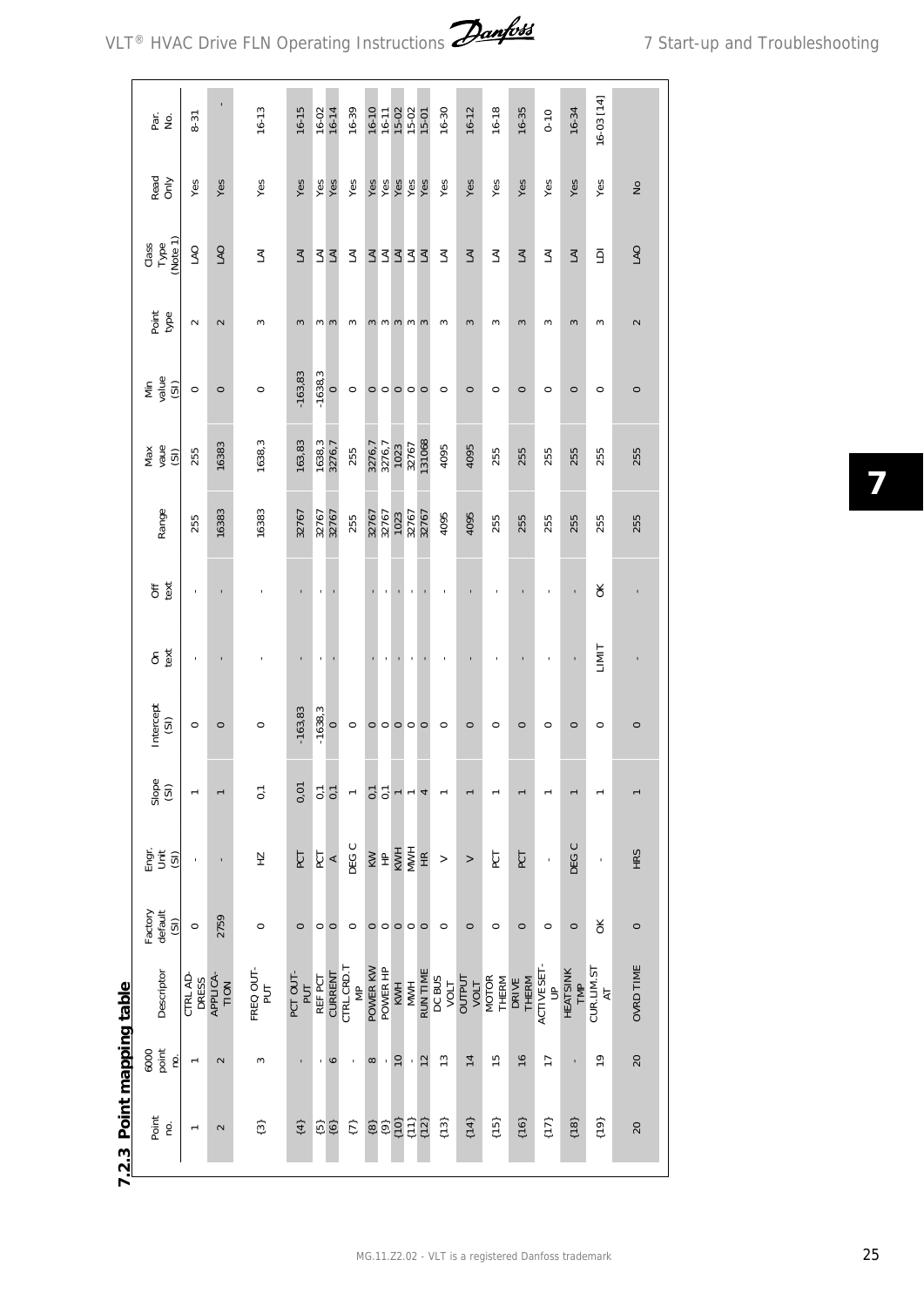|                                | Danford VLT® HVAC Drive FLN Operating Instructions |
|--------------------------------|----------------------------------------------------|
| 7 Start-up and Troubleshooting |                                                    |

| ari<br>Ng                  | Note[3]        | CTW [15]       | $16-03$ [11]   | <b>CTW</b> [09]   | $16 - 95$ [14] | CTW [05]             |          | 16-00 [03]<br>CTW [03] | $\hat{\boldsymbol{\beta}}$ | $3 - 41$        | $3-42$        | 16-95 [01]              | CTW [06]        | 8-03                   | 8-04             | $\frac{3-11}{\text{CTW} [08]}$ |                    | CTW [11]       |
|----------------------------|----------------|----------------|----------------|-------------------|----------------|----------------------|----------|------------------------|----------------------------|-----------------|---------------|-------------------------|-----------------|------------------------|------------------|--------------------------------|--------------------|----------------|
| Read<br>Only               | Yes            | $\frac{1}{2}$  | Yes            | $\frac{1}{2}$     | Yes            | $\frac{1}{2}$        |          | No<br>No               | $\frac{1}{2}$              | $\frac{1}{2}$   | $\frac{1}{2}$ | Yes                     | $\frac{1}{2}$   | $\frac{1}{2}$          | $\frac{1}{2}$    |                                | 22                 | <b>D</b>       |
| Class<br>Type              | $\overline{a}$ | DO             | $\overline{a}$ | DO                | $\bar{\Xi}$    | DO                   |          | 음                      | Oqi                        | <b>LAO</b>      | <b>LAO</b>    | $\overline{\mathbf{C}}$ | Oq              | <b>LAO</b>             | <b>CV</b>        |                                | <b>OST</b>         | DO             |
| Point<br>type              | S              |                | $\infty$       |                   |                |                      |          |                        |                            |                 |               |                         |                 |                        |                  |                                |                    |                |
| Min<br>gale<br>(SI)        | $\circ$        | $\circ$        | $\circ$        | 0                 | $\circ$        | $\circ$              | $\circ$  | $\circ$                | 0                          |                 |               | $\circ$                 | 0               |                        | 0                | $\circ$                        | $\circ$            | $\circ$        |
| Max<br>vaue<br>(SI)        | 255            | 255            | 255            | 255               | 255            | 255                  |          | 255                    | 255                        | 3600            | 3600          | 255                     | 255             | 18000                  | $\overline{C}$   | 1638,3                         |                    | 255            |
| Range                      | 255            | 255            | 255            | 255               | 255            | 255                  |          | 255                    | 255                        | 4095            | 4095          | 255                     | 255             | 32767                  | 255              | 16383                          |                    | 255            |
| text<br>Öff                | FWD            | <b>FWD</b>     | STOP           | RAMP <sub>1</sub> | <b>OFF</b>     | OFF                  |          | COAST                  | DAY                        | ï               | ł,            | <b>AUTO</b>             | STOP            |                        |                  |                                | $\overline{a}$     | OFF            |
| $5 \times 10$              | REV            | REV            | RUN            | RAMP <sub>2</sub> | $\overline{5}$ | $\overline{6}$       |          | <b>UFF</b>             | <b>NIGHT</b>               |                 | ï             | HAND                    | <b>RUN</b>      |                        |                  |                                | YES                | $\overline{5}$ |
| Intercept<br>$\widehat{5}$ | $\circ$        | $\circ$        | $\circ$        | $\circ$           | $\circ$        | $\circ$              | $\circ$  | $\circ$                | 0                          |                 |               | c                       |                 |                        | 0                | 0                              | $\circ$            | 0              |
| Slope<br>$\widetilde{S}$   |                |                |                |                   |                |                      |          |                        |                            |                 |               |                         |                 |                        |                  | $\overline{0}$                 |                    |                |
| Engi<br>Unit<br>(SI)       |                |                |                |                   |                |                      |          |                        |                            | <b>SEC</b>      | <b>SEC</b>    |                         |                 | <b>SEC</b>             |                  | E                              |                    |                |
| Factory<br>default<br>(5)  | <b>FWD</b>     | <b>FWD</b>     | STOP           | RAMP <sub>1</sub> | OFF            | OFF                  |          | 동<br>0FF               | DAY                        | $0^*$ (Note 4)  | $0*$ (Note 4) | <b>AUTO</b>             | STOP            | $\circ$                | $\circ$          | $(Mote 6)$<br>$10.0$           | $\trianglerighteq$ | <b>UFF</b>     |
| Descriptor                 | FWD.REV        | FWD.REV<br>CMD | RUN.STOP       | RAMP SE-<br>LECT  | FREEZE OUT     | <b>FREEZE</b><br>CMD | COASTING | CMD COAST<br>DAY.NIGHT | (Note 2)<br>ACCEL TIME     |                 | DECEL TIME    | HAND.AUTO               | RUN.STOP<br>CMD | BUS TIME<br><b>TNO</b> | BUS FUNC<br>TION | JOG FRED<br>CMD JOG            |                    | CMD.RELAY      |
| 6000<br>point<br>ρġ.       | $\overline{2}$ | 22             | 23             |                   | 25             | 26                   | 27       | 28                     | 29                         | $\overline{31}$ | 32            | 34                      | 35              | 36                     | 57               |                                |                    | $\overline{a}$ |
| Point<br>ρ.                | 12<br>1        | (22)           | (23)           | (24)              | (25)           | (26)                 |          | (27)                   | 29                         | (31)            | (32)          | (34)                    | (35)            | (36)                   | (37)             | (38)                           | (39)               | (40)           |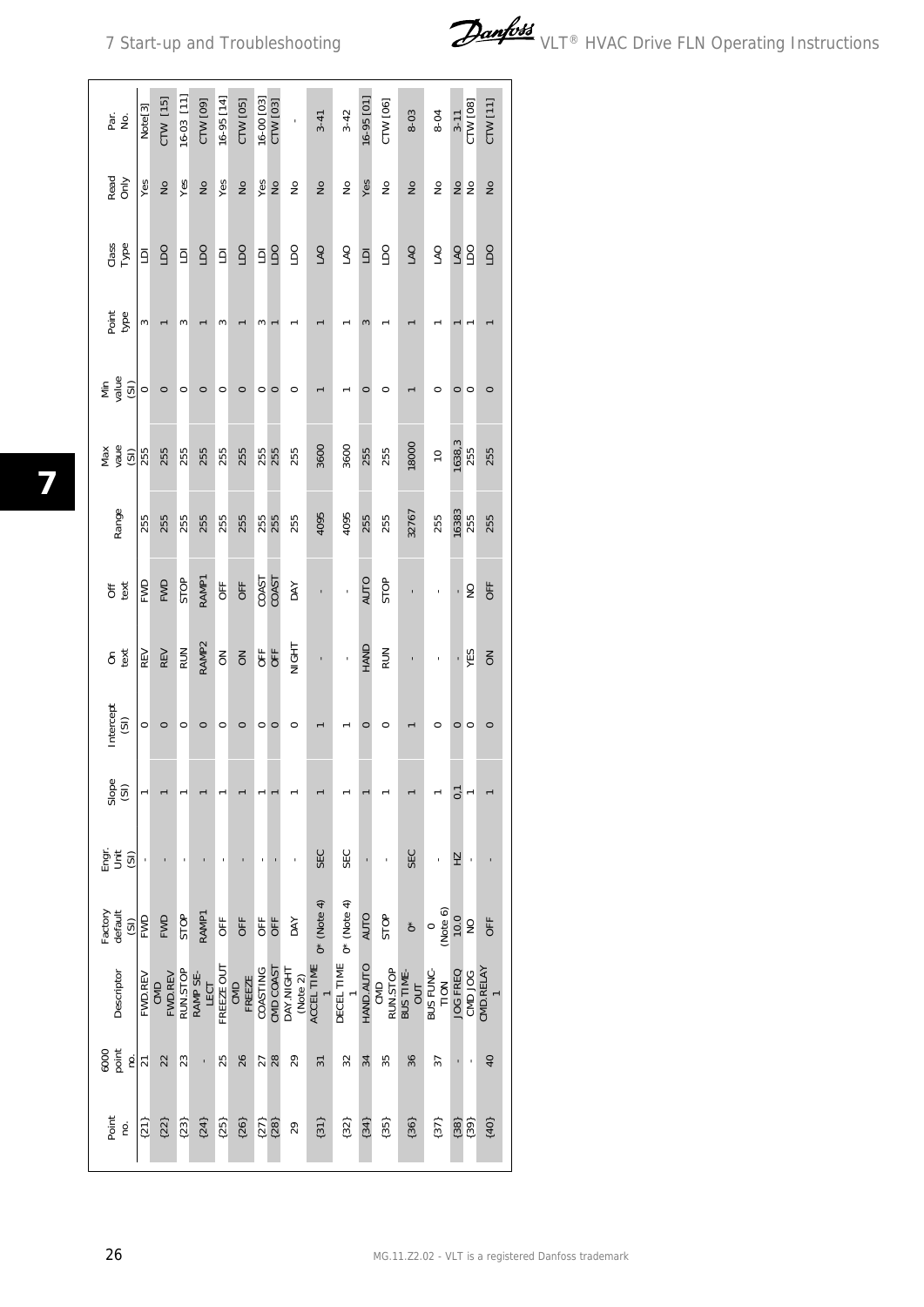| ari<br>No.                   | $TW$ [12]      | 6-53          | 16-71 [04]      | 16-71[03]              |          |          | $\begin{array}{c} \text{16-65} \\ \text{16-60} \text{ [05]} \\ \text{16-60} \text{ [04]} \\ \text{16-60} \text{ [03]} \\ \text{16-60} \text{ [03]} \\ \text{16-60} \text{ [01]} \\ \text{16-60} \text{ [00]} \\ \text{16-60} \text{ [00]} \\ \text{16-60} \text{ [00]} \\ \text{16-03} \text{ [08]} \end{array}$ |                     |         |               |         | $3 - 51$                                                                                                                                                                                                                                                                                                    | $3 - 52$        | 31-00                           | $31 - 10$ | $31 - 01$       | $[21]$           | $31 - 02$  |
|------------------------------|----------------|---------------|-----------------|------------------------|----------|----------|------------------------------------------------------------------------------------------------------------------------------------------------------------------------------------------------------------------------------------------------------------------------------------------------------------------|---------------------|---------|---------------|---------|-------------------------------------------------------------------------------------------------------------------------------------------------------------------------------------------------------------------------------------------------------------------------------------------------------------|-----------------|---------------------------------|-----------|-----------------|------------------|------------|
| Read<br>Only                 | $\frac{1}{2}$  | $\frac{1}{2}$ | Yes             | Yes                    |          |          | <b>ASS SES 2010</b>                                                                                                                                                                                                                                                                                              |                     |         |               |         | $\frac{1}{2}$                                                                                                                                                                                                                                                                                               | $\frac{1}{2}$   | $\frac{1}{2}$                   | Yes       | $\frac{1}{2}$   | Yes              | $\geq$     |
| Class<br>Type                | DO             | <b>DVT</b>    | $\overline{a}$  | $\overline{a}$         |          |          | 38888888                                                                                                                                                                                                                                                                                                         |                     |         |               |         | LAO                                                                                                                                                                                                                                                                                                         | <b>DAJ</b>      | DO                              | ξ         | <b>LAO</b>      | $\overline{a}$   | <b>DAJ</b> |
| Point<br>type                |                |               |                 |                        | S        | $\infty$ |                                                                                                                                                                                                                                                                                                                  | $\sim$              |         |               |         |                                                                                                                                                                                                                                                                                                             |                 |                                 |           |                 | $\sim$           |            |
| Min<br>value<br>(SI)         | $\circ$        | $\circ$       |                 |                        | $\circ$  | $\circ$  |                                                                                                                                                                                                                                                                                                                  | $\circ \circ \circ$ | $\circ$ |               | 0       |                                                                                                                                                                                                                                                                                                             |                 |                                 |           |                 |                  |            |
| Max<br>yaue<br>(SI)          | 255            | 163,83        | 255             | 255                    |          |          | ទុន<br>ទុន និង និង និង និង និ                                                                                                                                                                                                                                                                                    |                     |         |               |         | 3600                                                                                                                                                                                                                                                                                                        | 3600            | 255                             | 32767     | 30              | 255              | 300        |
| Range                        | 255            | 16383         | 255             | 255                    |          |          | 495<br>485 565 565 565 567<br>485 565 567 5767                                                                                                                                                                                                                                                                   |                     |         |               |         | 4095                                                                                                                                                                                                                                                                                                        | 4095            | 255                             | 32767     | 4095            | 255              | 4095       |
| off<br>text                  | <b>UFF</b>     |               | OFF             | OFF                    |          |          |                                                                                                                                                                                                                                                                                                                  |                     |         |               |         |                                                                                                                                                                                                                                                                                                             |                 | <b>DRIVE</b>                    |           |                 | $\mathsf{S}$     |            |
| $5 \times$                   | $\overline{6}$ |               | š               | $\leq$                 |          |          |                                                                                                                                                                                                                                                                                                                  |                     |         |               |         |                                                                                                                                                                                                                                                                                                             |                 | BYPASS                          |           |                 | SLEEP            |            |
| Intercept<br>(SI)            | $\circ$        |               |                 |                        | ○        | $\circ$  |                                                                                                                                                                                                                                                                                                                  | 0000                |         |               | 0       |                                                                                                                                                                                                                                                                                                             |                 |                                 |           |                 |                  |            |
| $rac{\text{Spec}}{\text{S}}$ |                | 0,01          |                 |                        | 0,01     |          |                                                                                                                                                                                                                                                                                                                  |                     |         |               | 0,01    |                                                                                                                                                                                                                                                                                                             |                 |                                 |           |                 |                  |            |
| 宫言<br>(51)                   |                | PCT           |                 |                        | MA       |          |                                                                                                                                                                                                                                                                                                                  |                     |         |               | PCT     | <b>SEC</b>                                                                                                                                                                                                                                                                                                  | SEC             |                                 |           | <b>SEC</b>      |                  | <b>SEC</b> |
| Factory<br>default<br>(5)    | UFF            | $\circ$       | <b>UFF</b>      | OFF                    |          |          | $-555555$                                                                                                                                                                                                                                                                                                        |                     |         | <b>OFFREF</b> | $\circ$ | $\circ$                                                                                                                                                                                                                                                                                                     | $\circ$         | DRIVE                           | 0         | 30              | $\overline{2}$   | $\circ$    |
| Descriptor                   | CMD.RELAY      | CMD AO1       | RELAY 1<br>STAT | RELAY 2<br><b>STAT</b> | AO1 STAT |          |                                                                                                                                                                                                                                                                                                                  |                     |         |               |         | $\begin{array}{l} 0 1 1 8 5 TAT \\ 0 1 9 5 TAT \\ 0 1 27 5 TAT \\ 0 1 29 5 TAT \\ 0 1 32 5 TAT \\ 0 1 33 5 TAT \\ 0 1 33 5 TAT \\ 0 1 33 5 TAT \\ 0 1 33 5 TAT \\ 0 1 33 5 TAT \\ 0 1 33 5 TAT \\ 0 1 33 5 TAT \\ 0 1 33 5 TAT \\ 0 1 33 5 TAT \\ 0 1 33 5 TAT \\ 0 1 33 5 TAT \\ 0 1 33 5 TAT \\ 0 1 33 5$ | DECEL TIME<br>2 | BYPASS<br>CMD<br>BYPASS<br>STAT |           | BO START<br>DLY | SLEEP STA<br>TUS | BOTRIP DLY |
| 6000<br>point<br>ρġ.         | $\frac{4}{1}$  |               | 43              | 44                     |          |          |                                                                                                                                                                                                                                                                                                                  |                     |         |               | 52      |                                                                                                                                                                                                                                                                                                             |                 |                                 |           |                 | 59               |            |
| Point<br>ρ.                  | (11)           | (42)          | (43)            | (44)                   |          |          |                                                                                                                                                                                                                                                                                                                  |                     |         |               |         | (54)                                                                                                                                                                                                                                                                                                        | (55)            | (56)                            | {57}      | (58)            | (59)             | (60)       |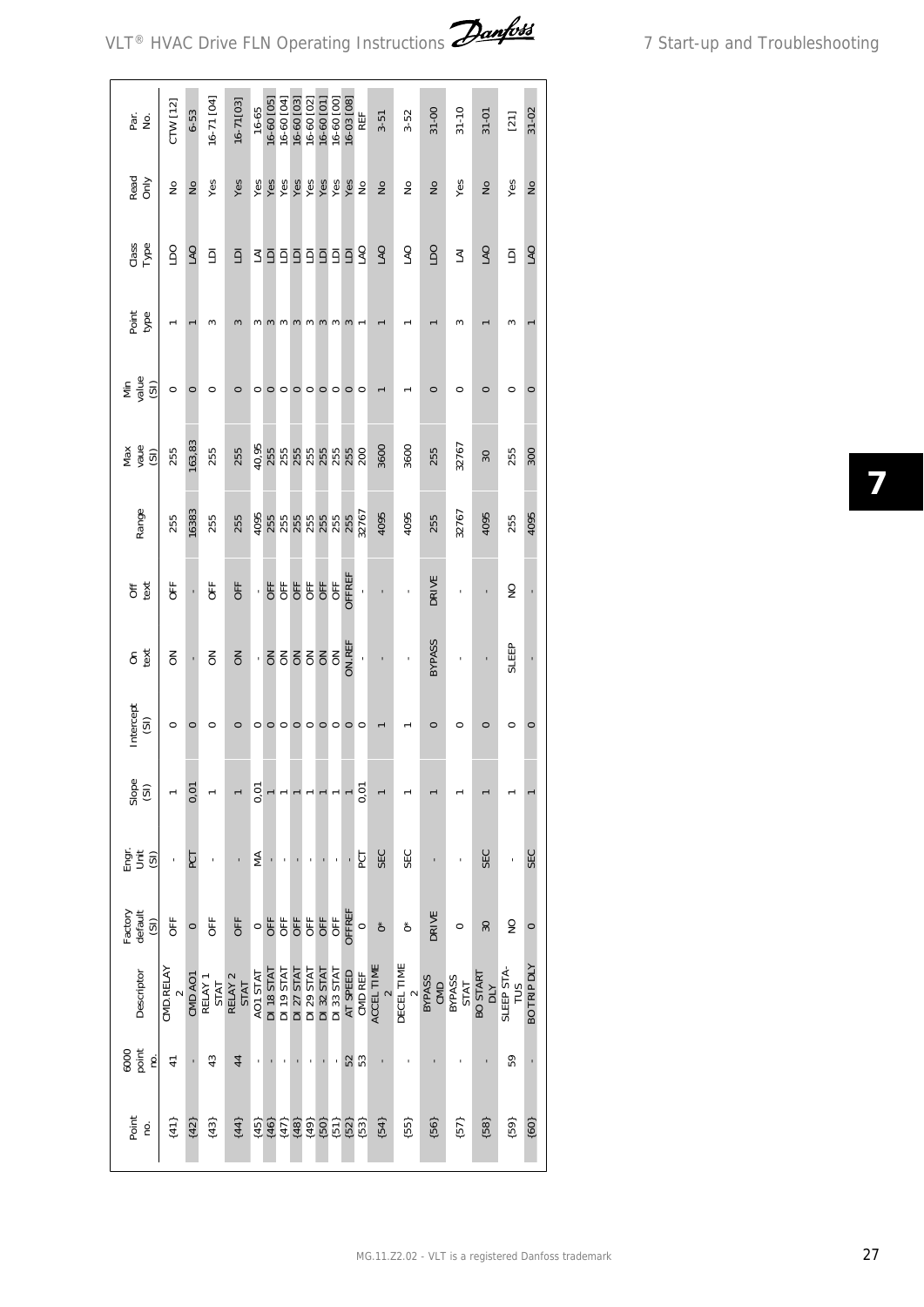$\sim$ 

7 Start-up and Troubleshooting **Danfold** VLT® HVAC Drive FLN Operating Instructions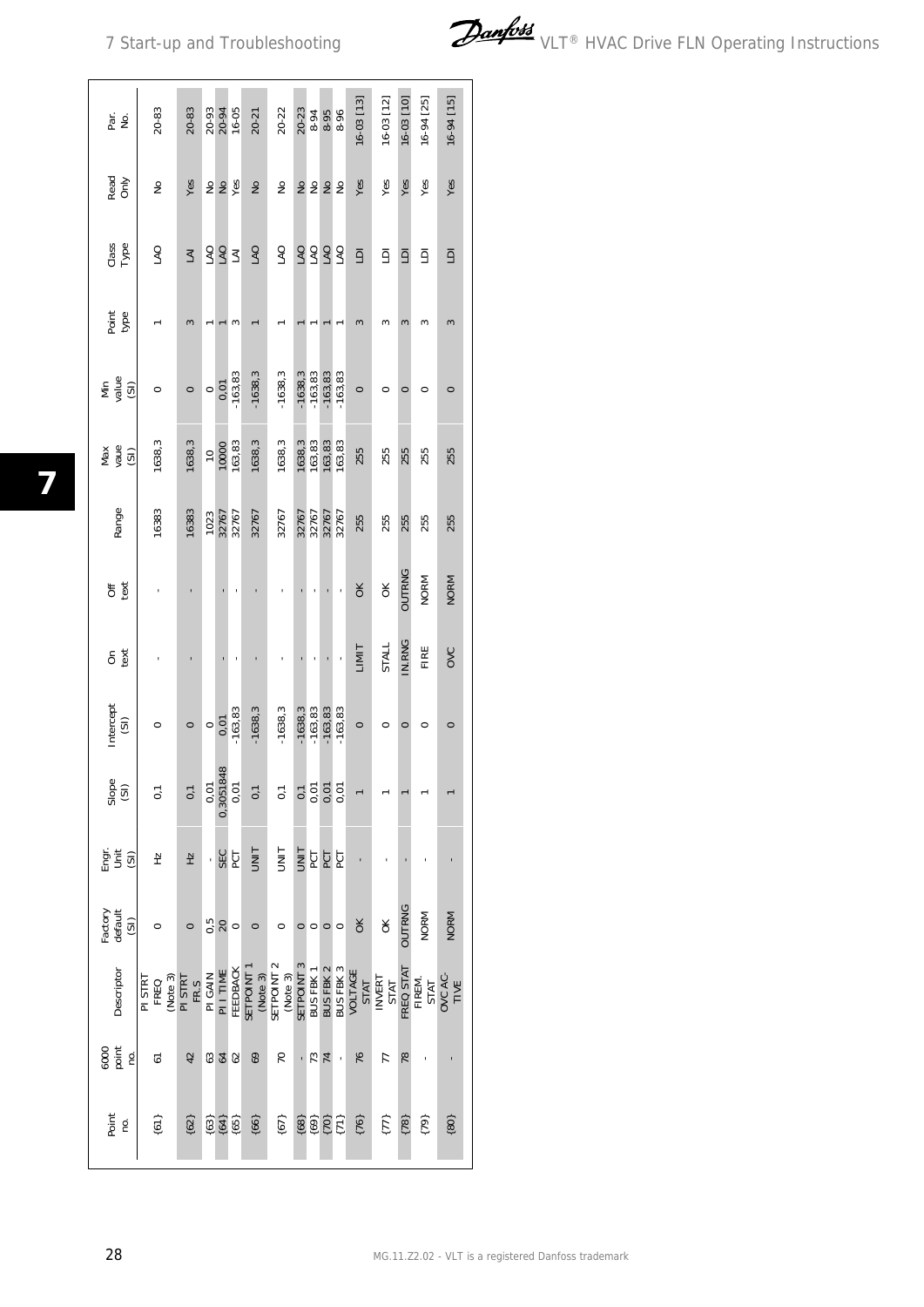| ari<br>Ngj                        | 16-94 [00]         | $16-95$ [15]     | 16-95 [16]  | $16 - 61$       | $16 - 63$       | 16-00 [04]                | $16 - 62$ | $16 - 64$       | $16 - 01$               | 16-03 [07]<br>16-03 [06]<br>16-03 [03] |                     |                       | 15-30 [0]      | <b>CTW</b> [07]             | 15-06          | 15-07          | $3 - 11$       |                               |
|-----------------------------------|--------------------|------------------|-------------|-----------------|-----------------|---------------------------|-----------|-----------------|-------------------------|----------------------------------------|---------------------|-----------------------|----------------|-----------------------------|----------------|----------------|----------------|-------------------------------|
| Read<br>Only                      | Yes                | Yes              | Yes         | Yes             | Yes             | Yes                       | Yes       | Yes             |                         | yes<br>Yes<br>Yes                      |                     |                       | Yes            | $\frac{1}{2}$               | å              | <b>S</b>       | Yes            | Yes                           |
| Class<br>Type                     | $\overline{a}$     | $\overline{a}$   | $\bar{\Xi}$ | $\overline{a}$  | $\overline{a}$  | $\overline{a}$            | E<br>S    | $\overline{5}$  | $\overline{5}$          | <u>a a a</u>                           |                     |                       | $\overline{5}$ | DO                          | DO             | Oqi            | $\overline{5}$ | <b>IAI</b>                    |
| Point<br>type                     | 3                  | 3                | 3           |                 | ო               | 3                         | ო         | $\infty$        | 2                       | 3                                      | S                   | 3                     | $\infty$       |                             |                |                | 3              | 3                             |
| Min<br>value<br>(SI)              | $\circ$            | $\circ$          | $\circ$     |                 | o               | $\circ$                   | 0         | $\circ$         | $-1638,3$               | $\circ$                                |                     | $\circ$               | 0              | $\circ$                     | 0              | O              | $\circ$        | $\circ$                       |
| $\frac{32}{3}$<br>$\frac{10}{25}$ |                    | 255              | 255         | 255             | 255             | 255                       | 32,767    | 32,767          |                         | 1638,3<br>255<br>255<br>255            |                     |                       | 255            | 255                         | 255            | 255            | 1638,3         | 255                           |
| Range                             | 255                | 255              | 255         | 255             | 255             | 255                       | 32767     | 32767           |                         | 32767<br>255<br>255<br>255             |                     |                       | 255            | 255                         | 255            | 255            | 16383          | 255                           |
| Off<br>text                       | <b>NORM</b>        | <b>NORM</b>      | <b>NORM</b> | CURR            | CURR            | <b>NORM</b>               | ï         |                 |                         |                                        |                     | OK<br>NOLOCK<br>OK    | $\bar{1}$      | OFF                         | $\overline{2}$ | $\overline{2}$ | $\mathbf{r}$   |                               |
| S &                               | RAMP               | REQ              | 500         | VOLT            | TTON            | Q.STOP                    |           |                 |                         |                                        |                     | WARN<br>LOCK<br>ALARM | $\frac{1}{2}$  | RESET                       | RESET          | RESET          | f,             |                               |
| Intercept<br>(SI)                 | $\circ$            | $\circ$          | $\circ$     | $\circ$         | $\circ$         | $\circ$                   | $\circ$   | $\circ$         | $-1638,3$               |                                        | $\circ \circ \circ$ |                       | $\circ$        | $\circ$                     | $\circ$        | $\circ$        | $\circ$        | 0                             |
| $Slope$<br>$(S1)$                 |                    |                  |             |                 |                 |                           | 0,001     | 0,001           | 0,1                     |                                        |                     |                       |                |                             |                |                | $\overline{0}$ |                               |
| ទ្ធិ<br>ទី<br>(5)                 |                    |                  |             |                 |                 |                           | V.MA      | V.MA            | İMİ                     |                                        |                     |                       |                |                             |                |                | £              |                               |
| Factory<br>default<br>(SI)        | <b>NORM</b>        | <b>NORM</b>      | <b>NORM</b> | <b>CURR</b>     | <b>CURR</b>     | <b>NORM</b>               | $\circ$   | $\circ$         | $\circ$ $\breve{\circ}$ |                                        |                     | NOLOCK<br>OK<br>0     | (Note 8)       | <b>UFF</b>                  | $\overline{Q}$ | $\overline{2}$ | $\circ$        | c                             |
| Descriptor                        | RAMPING            | RUN RE-<br>QUEST | JOGGING     | TERM. 53<br>TYP | TERM. 54<br>FYP | O.STOP<br>STAT<br>TERM 53 | STAT      | TERM 54<br>STAT | REF UNIT                | <b>WARNING</b><br>TRIP LOCK            |                     | <b>ALARM</b>          | LAST ALARM     | RESET<br>ALARM<br>RESET KWH |                | RESET<br>R.HRS | JOG FREQ.S     | ERROR STA-<br>(Note 2)<br>TUS |
| 6000<br>point<br>ρ.               | 5                  | 82               |             |                 |                 | 86                        | 87        | 88              | í.                      | $\frac{6}{9}$                          |                     | 92                    | 93             | 94                          |                |                |                | 99                            |
| Point<br>ρ.                       | $\left( 81\right)$ | (82)             | (83)        | (84)            | (85)            | (86)                      | (87)      | (88)            | (89)                    | $(90)$<br>$(92)$                       |                     |                       | (93)           | (94)                        | (95)           | (96)           | (97)           | 99                            |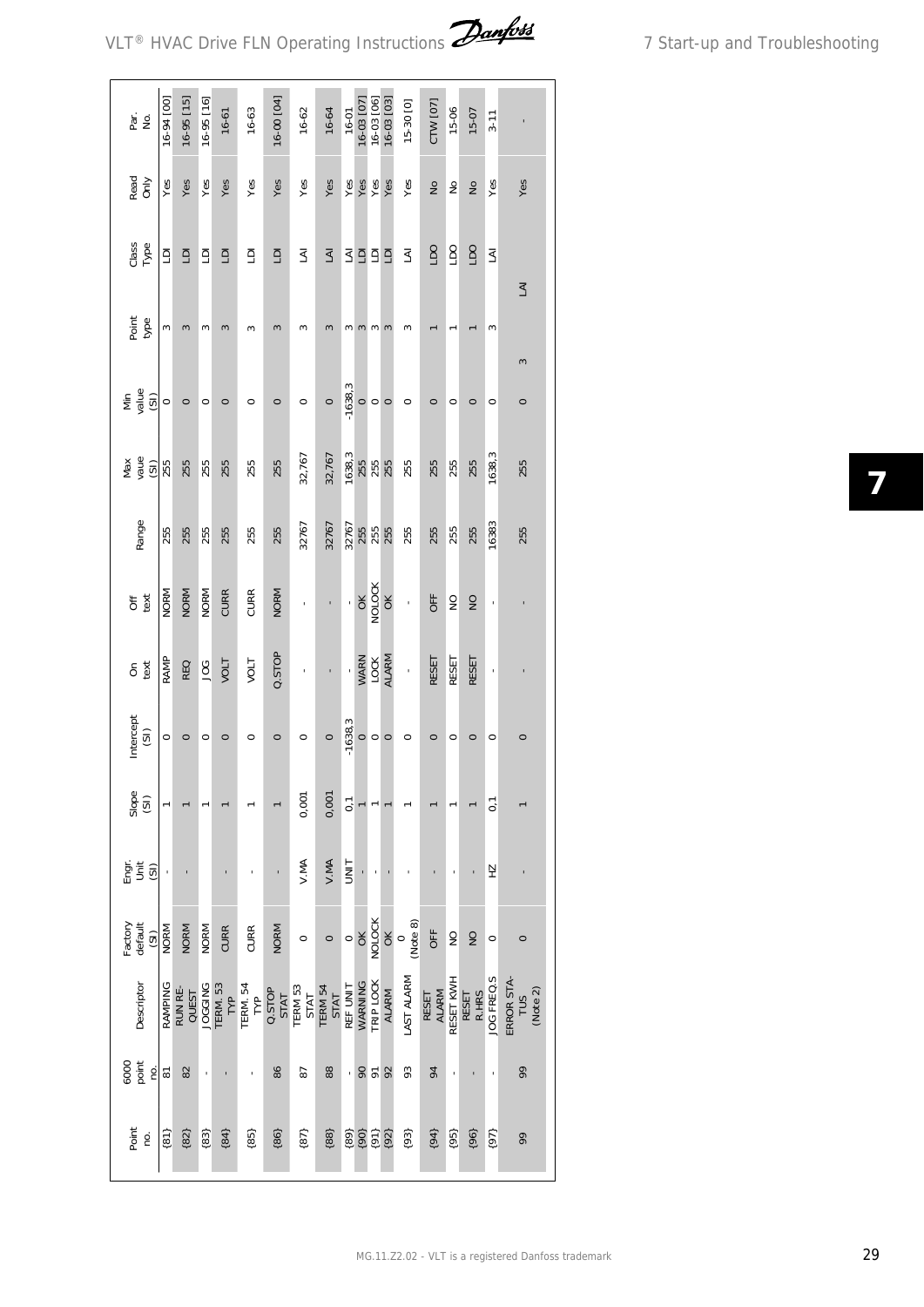### **Index**

### **A**

| Abbreviations And Standards |  |
|-----------------------------|--|
| <b>Alarms And Warnings</b>  |  |
| Analog Input Monitoring     |  |
|                             |  |

### **B**

| <b>Bus F</b> |  |
|--------------|--|
|              |  |

### **C**

|                                    | ******* |
|------------------------------------|---------|
| Cmd Run Stop (35)                  |         |
| Coast (27, 28)                     | .       |
| Current Monitoring And Limits (19) |         |

### **D**

| Direction Of Rotation (22) |  |
|----------------------------|--|
| Drive Operation (03-14)    |  |
| Drive Relay Control        |  |

### **E**

| <b>Electrical Installatio</b> |
|-------------------------------|
| <b>Error Status</b>           |

### **F**

| Faults, Warnings And Alarms        |  |
|------------------------------------|--|
| Freeze Mode (25, 26)               |  |
| Frequency Converter Hardware Setup |  |

## **J**

| Jog Frequency And Command (38, 39) |  |
|------------------------------------|--|
|                                    |  |

Literature 4

### **M**

| Motor And Drive Thermal Protection (15, 16, 18)<br><b></b> |  |
|------------------------------------------------------------|--|
| Motor Ramp-up And Ramp-down Rate (31, 32)                  |  |

### **N**

| Network |  |
|---------|--|
|         |  |
|         |  |

### **P**

| Parameter Settings            |   |
|-------------------------------|---|
| Pid Control Functions (61-65) |   |
| Pid Controller Adiustments:   |   |
| Point Mapping Table           | . |

## **R**

| Ramp<br><b><i>A R R R R R R R</i></b>           |  |
|-------------------------------------------------|--|
| Relay Out 1<br>(40<br>-44<br>- 71 -<br><u>.</u> |  |

### **S**

| Set-up 1-4 And Day/night Operation (17, 29) |  |
|---------------------------------------------|--|
| Sleep Mode (59)                             |  |
| <b>Special Functions</b>                    |  |
| Start/stop                                  |  |
| Start-up Of Fln Control                     |  |